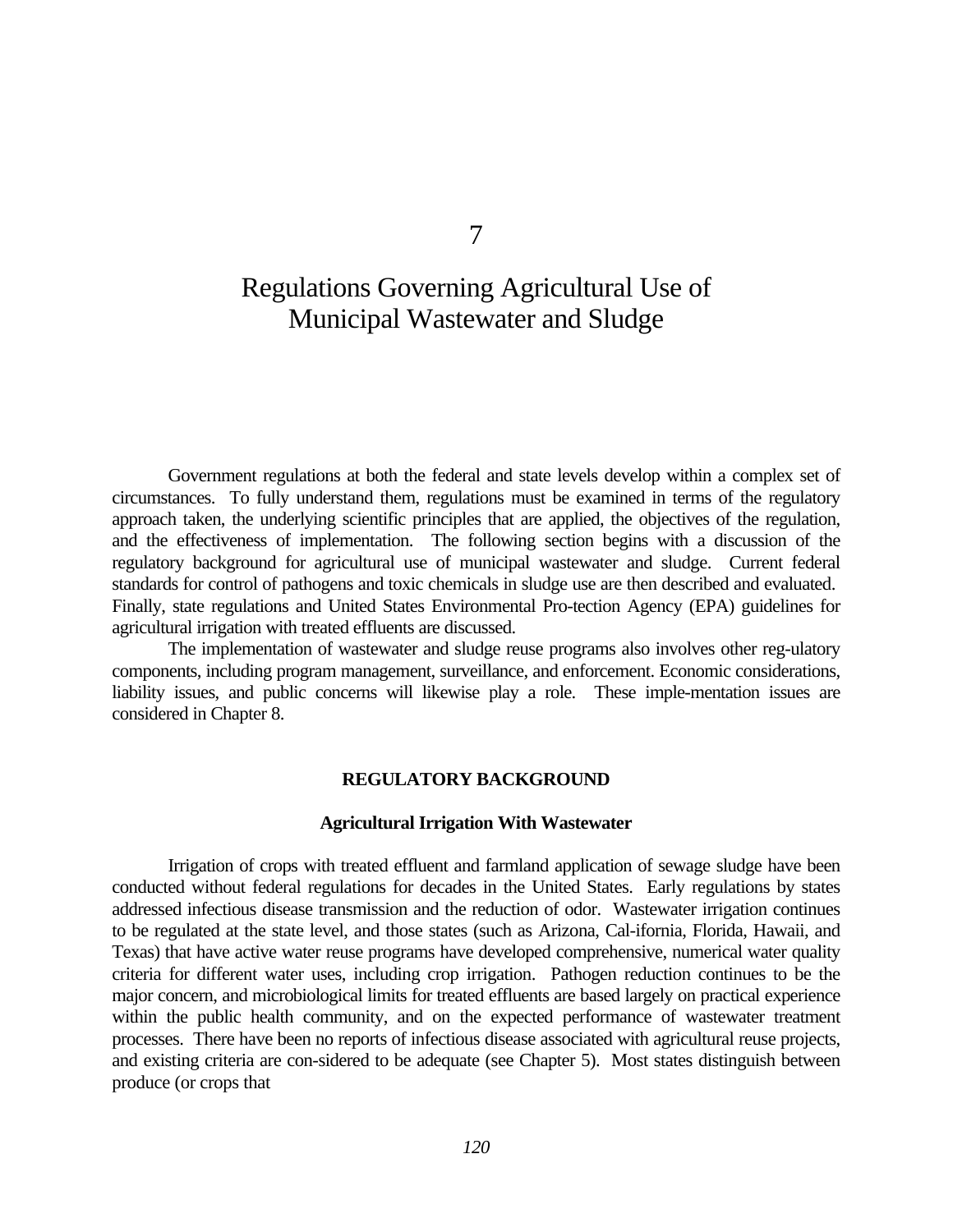can be eaten raw) from crops that are commercially processed or cooked prior to consumption, and require more stringent water quality levels for produce crops.

Nevertheless, states differ in the manner in which wastewater irrigation can be imple-mented. For example, California, with the longest history of regulating reclaimed wastewater for agricultural use, permits high-quality effluents to be used on produce crops. Florida normally restricts the agricultural use of reclaimed water to those food crops that are skinned, cooked, or thermally processed before consumption (EPA, 1992).

Chemical pollutants in treated municipal wastewater have not been targeted by state regulations for reclaimed water. This is because the concentrations of these pollutants in effluents that receive a minimum of secondary treatment are comparable to those in conventional sources of irrigation water, and the reclaimed water generally meets current irrigation water quality criteria (e.g., Wescot and Ayers, 1985) for chemicals that are potentially harmful to crop production or to ground water contamination (see Chapters 2 and 4 for further discussion). Source control of industrial inputs, conventional secondary treatment, and advanced treatment are relied upon to reduce effluent concentrations of chemical pollutants to levels that do not impact the particular end use.

# **Agricultural Use of Sewage Sludge**

Sewage sludges are recognized as potentially harmful because of the chemical pollutants and the disease-causing agents they may contain. Prior to the early 1970s, there was no direct legislative authority for any federal agency to regulate sludge disposal. In 1972, Congress directed EPA to regulate the disposal of sludge entering navigable waters through Section 405(a) of the Federal Water Pollution Control Act. The Resource Conservation and Recovery Act (RCRA) of 1976 (P.L. 95-512) exempts sewage sludge from hazardous waste management regulation in cases where industrial discharges to the publicly owned treatment plant (POTW) are already regulated under EPA-approved pretreatment programs. In 1977, Congress amended section 405 of the Federal Water Pollution Control Act to add a new section, 405(d), that required EPA to develop regulations containing guidelines for the use and disposal of sewage sludge on land as well as in water. These guidelines were to (1) identify alternatives for sludge use and disposal; (2) specify what factors must be accounted for in determining the methods and practices applicable to each of the identified uses; and (3) identify concentrations of pollutants that would interfere with each use. Federal criteria (40 CFR Part 257) identifying "acceptable solid waste disposal practices—including landfill and land application—were issued in 1979 under the joint authority of RCRA (Subtitle D) and the Clean Water Act (Section 405). These criteria specified limits on cadmium in sludge and soil pH levels, limited the soil incorporation of sludges with greater than 10 mg/PCB/kg, and contained criteria for pathogen reduction. How-ever, these criteria for sludge use and disposal were not widely used.

In 1987, Congress once again amended Section 405 to establish a timetable for developing technical standards for sewage sludge use and disposal (Water Quality Act of 1987, P.L. 100-4). Congress directed EPA to identify toxic pollutants that may be present in sewage sludge in concentrations that may affect public health and the environment, and to specify acceptable management practices and numerical limits for sludge that contain these pollutants. These regulations were to be "adequate to protect the human health and the environment from any reasonably anticipated adverse effect of each pollutant." (Section 405(d)(2)(D)). Section 405 was also amended to specify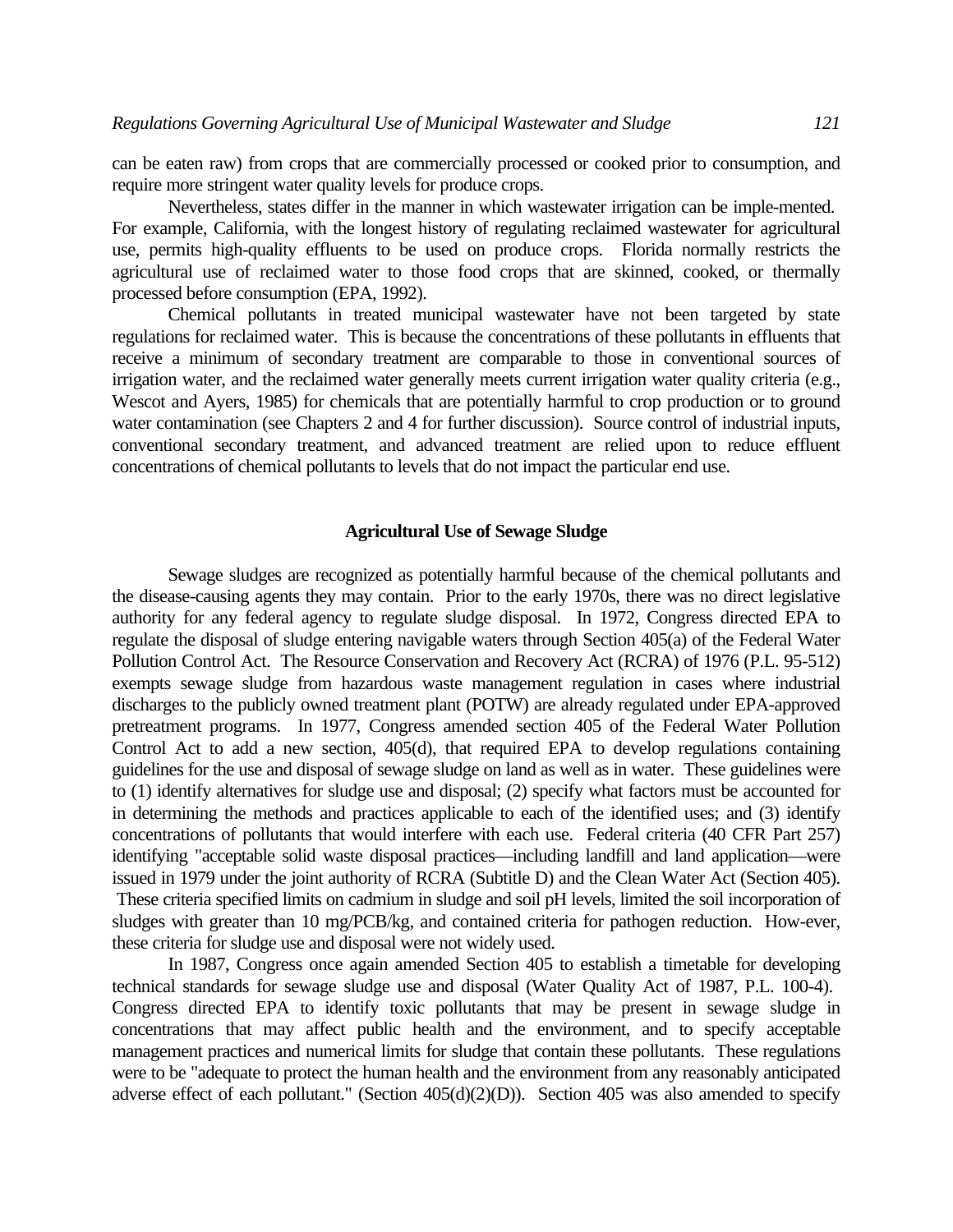that technical standards for sludge use and disposal be included in any permit issued to a POTW or other treatment works. The final "Standards for the Use and Disposal of Sewage Sludge" were promulgated in 1993 by the EPA (40 CFR 503, EPA, 1993a) and are referred to as the "Part 503 Sludge Rule" in this report.

# **FEDERAL STANDARDS FOR THE CONTROL OF PATHOGENS IN SEWAGE SLUDGE**

Standards and management practices for the reduction of pathogens to acceptable levels prior to human or animal contact and vector attraction reduction are major aspects of the Part 503 Sludge Rule. Based upon pathogen reduction criteria, the Rule divides sludge into two categories, Class A (safe for direct contact) and Class B (land and crop use restriction supply). Class A sewage sludge can be used in an unrestricted manner. Class A pathogen requirements (shown in Table 7.1) must be met by one of six alternatives and use of either the fecal coliform or salmonella tests as described below.

In Part 503, all Class A sludges must meet either a fecal coliform limit of less than 1,000 fecal coliform/g dry weight of solids or a measure of less than 3 salmonella/4 g dry weight of solids (EPA, 1993a). As discussed in Chapter 5, the threshold of 1,000 fecal coliform/g dry weight appears reasonable given that all evidence points to equal or greater resistance of fecal coliforms in comparison to other common bacterial pathogens such as salmonella. When the numbers of fecal coliforms in raw sludge are in the range of 10,000,000/g, then the reduction to  $1,000$ /g would indicate a similar rate of reduction in bacterial pathogen numbers. For example, the concentration of salmonella in raw sludge is estimated to be  $2,000/g$  of solids; thus, a five  $log<sup>10</sup>$  reduction would reduce the salmonella level to approximately 2/100 g of solids. In a comparison of the relationship between fecal coliform and salmonella numbers, Yanko (1988) described this same relationship.

Because of the small sample size and interference by large numbers of nonsalmonella bacteria, the method prescribed for salmonella in Part 503 is apt to underestimate the number present in any given sludge sample (also see Yanko et al., 1995). The chances of finding 3 salmonella in 4 g of sludge is much less than those of finding 1,000 fecal coliforms in 1 g. This may be of some concern when the salmonella determination is used in lieu of the fecal coliform assay. As stated in the Rule, to be classified as Class A, all sludges must meet either the fecal coliform or the salmonella requirement. Because standard salmonella determination methods as now practiced are not precise, there may be a temptation to use the salmonella test in lieu of the coliform test, regardless of the regrowth potential in the sludge.

In certain Class A processed sludges, fecal coliform regrowth may occur, in which case the sludge might not meet the fecal coliform requirement, but the sanitary significance of the numbers would be unclear. In this instance the Part 503 Sludge Rule allows for the direct determination of salmonella, and if their concentration is less than 3 salmonella/4 g dry weight of sludge, the Class A classification would hold. Until such time as more accurate salmonella detection methods are developed, it would be expedient to use the salmonella test only after coli-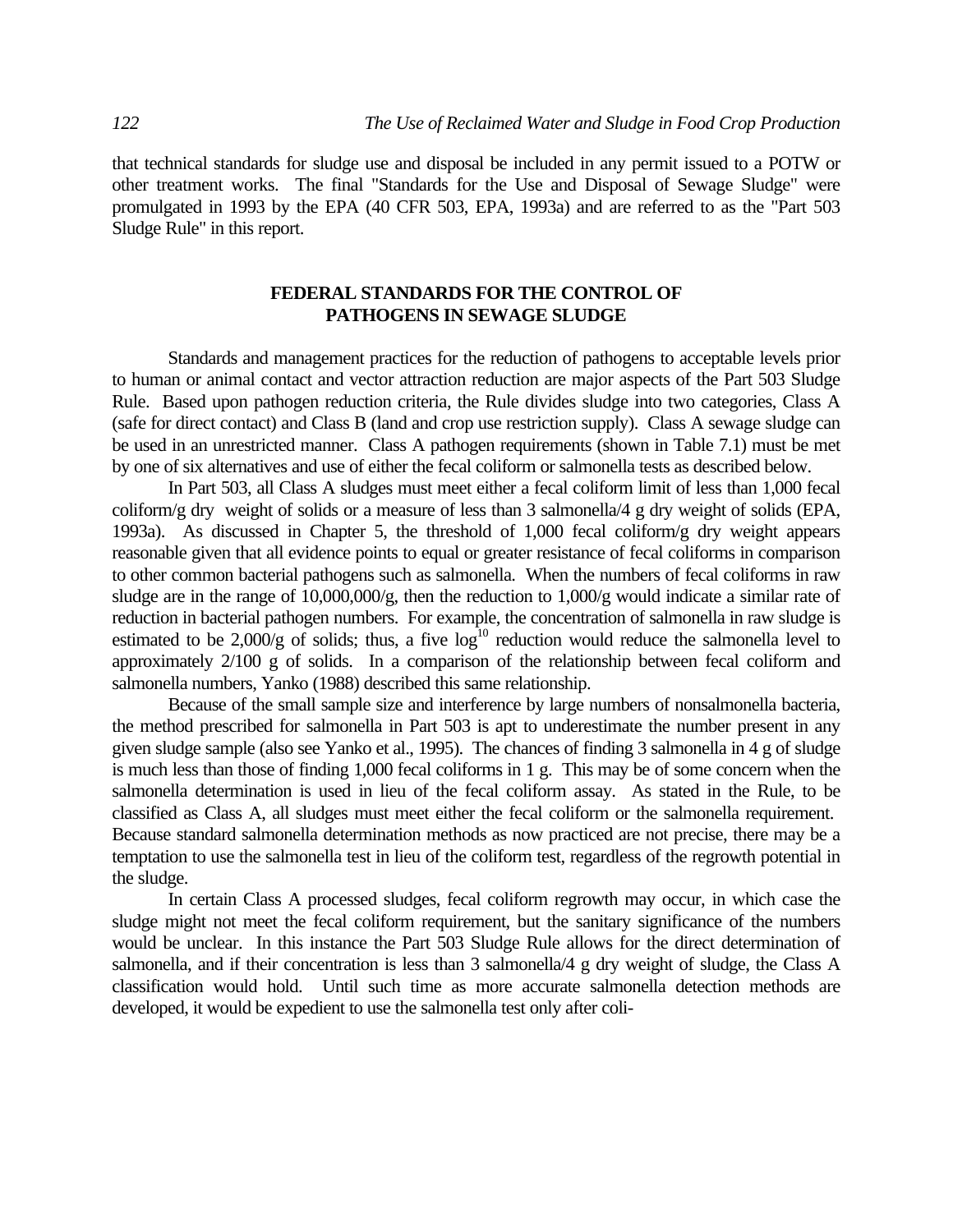# TABLE 7.1 Summary of Part 503 Sludge Rule Pathogen Limits For Class A Sludge

All Class A sludges must meet: fecal coliform density of <1,000 MPN<sup>a</sup>/gram total solids.<sup>b</sup>

or

*Salmonella* sp. density of <3 MPN/4 grams total solids.

Plus one of 6 alternatives:

- #1 Time and temperature requirements specified, depending on solids content of sludge.
- #2 Alkaline and temperature treatment requirements: pH >12 for at least 72 hours. Temperature >52°C for at least 12 hours, then air dry sludge to ≥50% total solids.
- #3 Level of enteric virus and helminth ova prior to pathogen treatment are <1 PFU°/4 grams total solids for virus and  $< 1$  viable ova/4 grams total solids for helminth ova.

or

If levels of enteric virus and/or helminth ova prior to pathogen treatment are ≥1 PFU or if viable ova are present, then test after treatment. Document process operating parameters to achieve <1 PFU/4 grams total solids for virus and <1 viable ova/4 grams total solids for helminth ova.

- #4 Levels of enteric virus and helminth ova after treatment and when ready to distribute are <1 PFU/4 grams total solids for virus and <1 viable ova/4 grams total solids for helminth ova.
- #5 Use of *Process to Further Reduce Pathogens* (PFRP). See requirements for composting, heat drying, heat treatment, thermophilic aerobic digestion, beta ray irradiation, gamma ray irradiation, and pasteurization.
- #6 Treat equivalent to PFRP requirements. Determined by the permitting authority.

<sup>a</sup>MPN: Most Probable Number <sup>b</sup>all weights are dry weights c PFU: Plaque Forming Units

SOURCE: EPA, 1993b

form regrowth or regrowth potential has been determined, and not as an alternative to the fecal coliform method for determining pathogen levels in all sludges.

In addition to the fecal coliform or salmonella test, there are six alternative requirements for achieving a Class A sludge status (Table 7.1). These can be summarized as: (1) use of specified application of time and temperature; (2) use of heat and elevated pH; (3) and (4) the demonstration of the absence of viable helminth ova and enteric viruses either before or after some form of treatment; and,(5) and (6) an accepted process to further reduce pathogens (PFRP) or equivalent. The Part 503 Sludge Rule states that all the alternatives are of equal value in that they will meet, as a minimum, the pathogen standard set forth in alternatives (3) and (4).

At the present state of our knowledge, Class A microbial standards or process standards for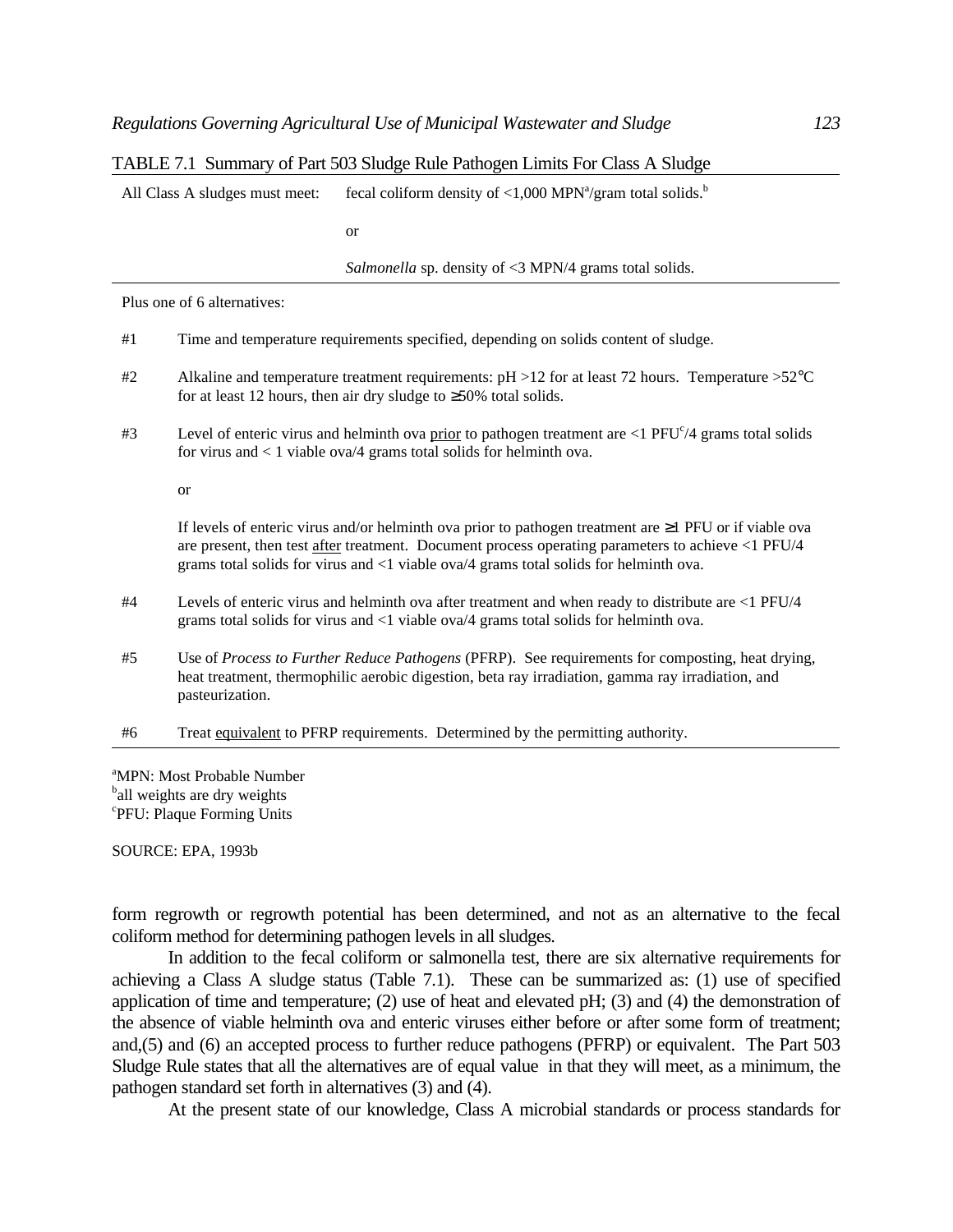sludge appear to be adequate for public health protection. However, when relying on the direct measurement of pathogens, one should be aware of the accuracy and precision of the methods that are presently available. The standard may be quite adequate but the method used to determine if the standard has been met can be questionable (Cooper and Riggs, 1994).

Part 503 describes "Class B" as sludge having lesser sanitary quality than Class A at the time of application. This class of sludge is applied to land under a variety of restrictions. There are three alternative requirements that must be met to qualify a sludge as Class B. The first alternative requires a domestic sludge to contain a geometric average fecal coliform level of less than 2,000,000 bacteria most probable number (MPN)/g dry weight based on seven samples. Most wastewater and sludge treatment practices can attain this fecal coliform level. A second alternative for meeting Class B requirements is to use designated sludge treatment processes to significantly reduce pathogens (PSRP). Processes that meet PSRP criteria will, as a minimum, meet the coliform requirement of 2,000,000/g.

In addition to the above quality or process requirements, land use restrictions are also required for the application of Class B sludge. These restrictions are summarized in Table 7.2, and their rational is based on the time required to significantly reduce the number of helminth ova. Helminth ova are among the most environmentally resistant of the infectious agents, and the time required for their reduction would be more than sufficient for the reduction of bacterial and viral pathogens. The Part 503 Sludge Rule requires a 20-month time period to elapse prior to harvesting root crops and a 14 month time period before harvest of other crops that touch the ground. These criteria are based on data developed by the EPA (EPA, 1993b) that indicate a "relatively high rate of die-off of helminth ova on the soil surface" within these time periods. Lawn turf is land with a high potential for human contact, and Feachem et al. (1983) consider a year to be a sufficient waiting period to provide adequate protection to the public from ascaris infection in this context. The 30-day restriction for nonroot or aboveground crops, feed, and fodder was considered to be adequate for the protection of public and animal health.

The analysis for the Part 503 Sludge Rule predicts greater risks to those exposed to runoff water (e.g., from swimming) than for other pathways. Because of this concern, Part 503 urges that drainage be carefully managed. The model also predicted a greater risk to onsite workers during the initial time period of application. The greatest onsite risk calculated was 0.02 infections per 100,000 (EPA, 1993b). It should be kept in mind that the number of individuals exposed onsite is relatively small and thus the occurrence of infection would be limited.

The beef tapeworm, *Taenia sarginata*, and the pork tapeworm, *T. solium*, are the primary human pathogens of concern in the application of Class B sludge to fodder or grazing land. According to Feachem et al., (1983) and the EPA model, 30 days should be a sufficient period of time for destruction of these ova; however, a more recent investigation in Denmark (Ilsole et al., 1991) indicated that a small proportion of the ova remained viable for 5 to 6 months and were nonviable by the end of 8 to 10 months of soil exposure.

The pathogen criteria for the application of Class B sludge to land is based on information from the available literature and, with the exception of the waiting time criteria for fields to be used for fodder and grazing, appear to conform to that literature. Although concern is based only on a single report (Ilsole et al., 1991), it does create a reservation that should be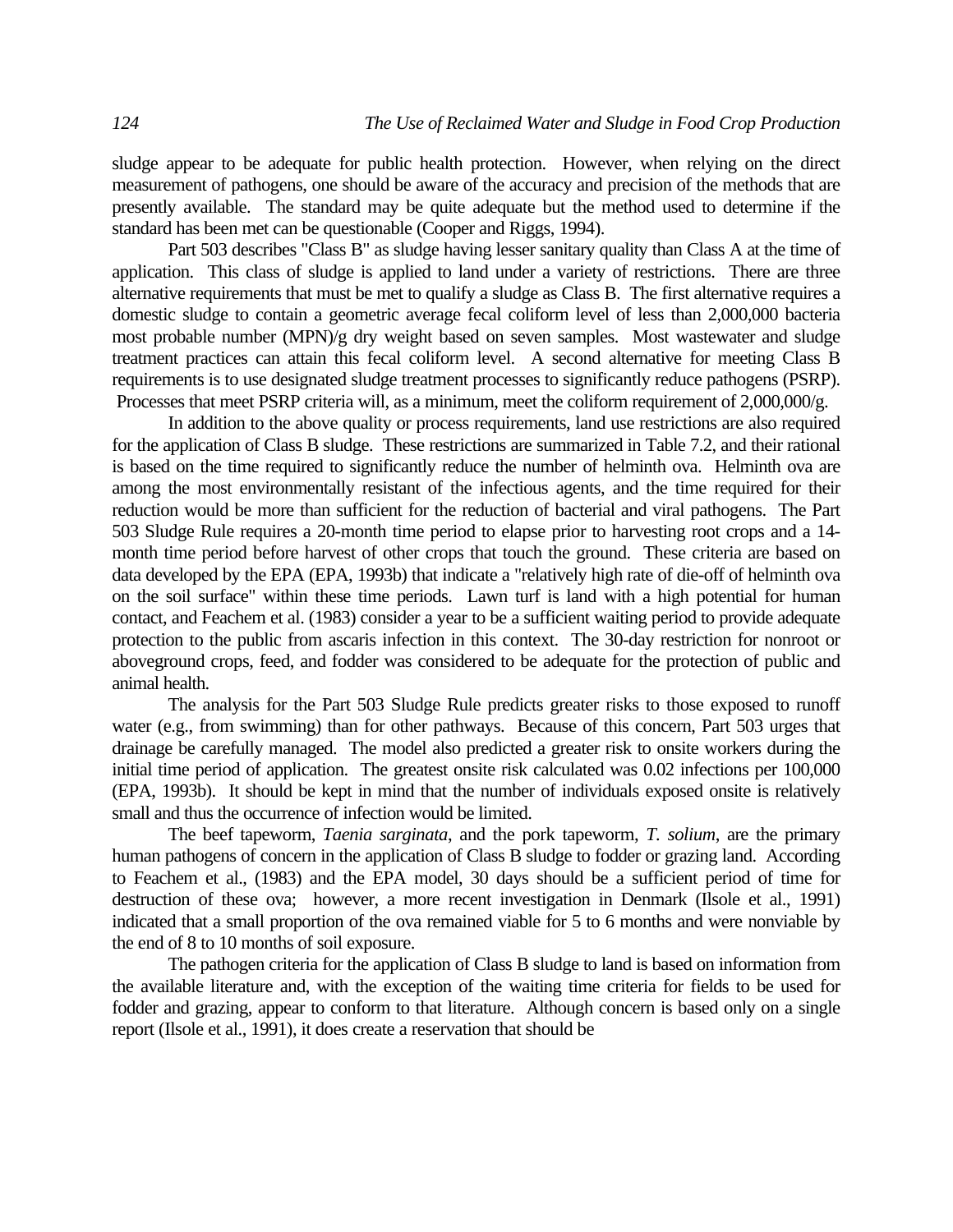| Food crops that touch sludge or soil          | Harvest after 14 mos. of sludge application              |
|-----------------------------------------------|----------------------------------------------------------|
| Root crops                                    | Harvest after 20 mos. if 4 mos. elapse prior to planting |
| Other food, feed or fodder                    | Harvest after 30 days of sludge application              |
| Grazing                                       | No grazing prior to 30 days after sludge application     |
| Lawn turf                                     | Harvest after one year of sludge application             |
| Public access to land - high access potential | one year waiting period prior to access                  |
| Public access to land - low access potential  | 30 day waiting period prior to access                    |

|  |  |  | TABLE 7.2 Class B Sludge Application-Land Use Restrictions |
|--|--|--|------------------------------------------------------------|
|  |  |  |                                                            |

addressed. In this country, we depend on consumer cooking of meat to destroy any helminth cysts, including trichina worms in pork. Managing the disposal of human waste to grazing land and meat inspections provide additional controls. Generally, the fewer viable eggs of *Taenia* species allowed on grazing land, the better; however, the actual risk of a too short waiting period may not be measurable.

 As stated previously, the reliability of any sludge treatment process in reducing path-ogens to acceptable levels is paramount for public health protection. There are many variables, such as pH, moisture, sunlight, temperature, and indigenous microflora, that are involved in the decay of pathogens in the soil environment. Class B applications rely on these natural processes for public health protection. Because of the number of uncontrollable variables, one might assume less reliability in pathogen reduction than in the case of most Class A sludge appli-cations. In this regard the use of Class B solids on fields used to grow for crops for human consumption, particularly those eaten raw, may present a greater risk than does the use of Class A materials. The absolute degree and impact of this increased risk on public health cannot be determined but, at the present state of our knowledge and experience, the difference in infectious disease risk appears to be imperceptible.

A second public health aspect of sewage sludge management is the potential for vector attraction, although this aspect of the Part 503 Sludge Rule has not been evaluated in this study. Vectors are animals involved in the transmission of infectious diseases to humans. In the case of sludge disposal, there is particular concern with insect vectors that might be attracted to the disposal site as a result of management practices. The Part 503 Sludge Rule recognizes this potential and has made provisions for vector attraction and nuisance reduction.

# **APPROACHES TO TOXIC CHEMICAL REGULATION IN SLUDGE AND WASTEWATER LAND APPLICATION**

Philosophically, pollutant inputs to soils through land application of wastewater and sewage sludge may be regulated through two approaches (Chang et al. 1993). One approach is to prevent toxic chemical pollutants from accumulating above natural background levels in the soils. Another approach is to allow pollutants to accumulate so long as the soil capacity for assimilating, attenuating, and detoxifying the pollutants is adequate to minimize the risk to humans, agricultural crops, and the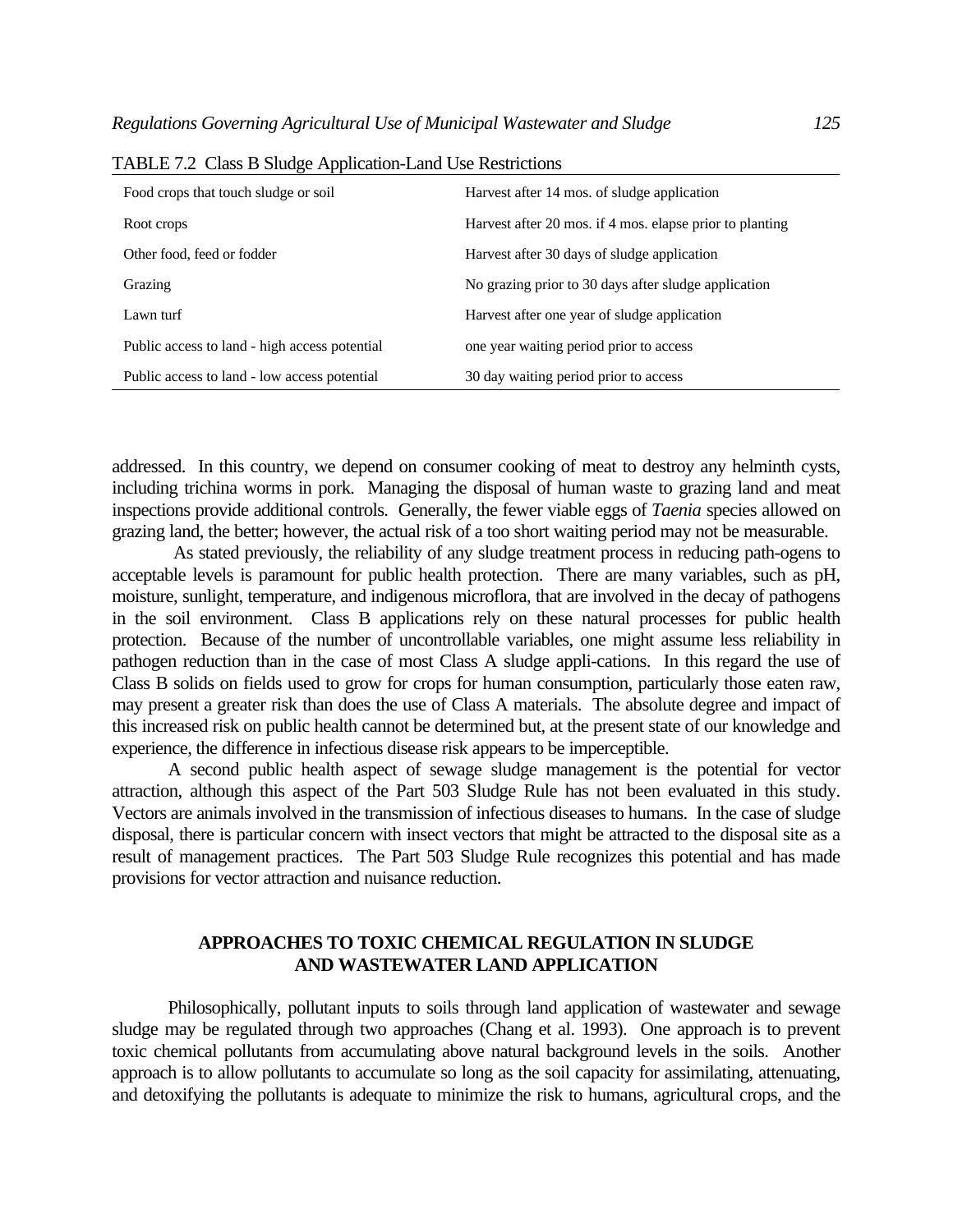environment.

The Part 503 Sludge Rule is based on the second approach, whereas regulations in several European nations, such as Holland and Norway, are based upon the first. McGrath et al. (1994) reviewed regulations controlling pollutant inputs via land application of municipal sludges in the United States and in Western Europe and compared the benefits and disadvantages of each approach. While the scientific principles of these two approaches are both valid, the numerical limits on toxic chemicals derived from each approach may vary by orders of magni-tude.

# **Preventing Toxic Chemical Pollutant Accumulation in Soils**

The underlying objective of this approach is to preserve a soil's current condition and to avoid an accumulation of pollutants from long-term applications of sludge and wastewater. This approach aims to prevent an increase in the concentration of pollutants based on the assumption that any increase in pollutants would compromise the soil's ability to support a productive microbial and botanical population and limit its potential use. A land application regulation based on this approach strives to prevent pollutant accumulation in the soil from exceeding levels that exist before sludge or wastewater effluent is applied.

To meet this objective, pollutant input from applications of wastewater or sludge and other sources must be balanced by pollutant output via surface runoff, leaching, atmospheric loss, and plant uptake followed by removal. In soils, pollutant output is typically very low. Consequently, the pollutant loading from all sources including land application of wastewater and sewage sludge must also be very low in order to maintain the balance and prevent any net accumulation. Regulations and guidelines that employ this principle must set very stringent toxic chemical pollutant loading limits for soils that can only be met by preventing all toxic chemical pollutants from entering wastewater collection and treatment systems, or by requiring the use of advanced levels of treatment to physically strip pollutants out of the effluent or sludge prior to land application. Otherwise, the sludges or effluents have to be applied at very low rates to prevent no net change in the pollutant concentration in the soil.

One advantage of this approach is that detailed knowledge about the fate and transport of pollutants, exposure analysis, and dose-response relationships is not necessary. The numerical limits for pollutants may be calculated by simple mass balances (pollutants in sludge and/or wastewater=pollutants transported out of soil system via surface runoff, leaching, atmospheric loss and removal by harvested plants) and this relationship can be applied to any location. However, the disadvantages are twofold: (1) meeting the numerical limits can be very costly, and (2) the allowable application rates are too low to provide any nutrient value.

# **Allowing Pollutant Accumulation in the Soil**

The premise of this approach is that advantage can be taken of the beneficial qualities (moisture, organic matter and nutrients) of sludges and wastewater and of the capacity of soil to attenuate toxic chemical pollutants present in the sludges or wastewater. Soil is a dynamic medium consisting of mineral fragments, organic matter, biota, water, and air. Pollutants introduced into soil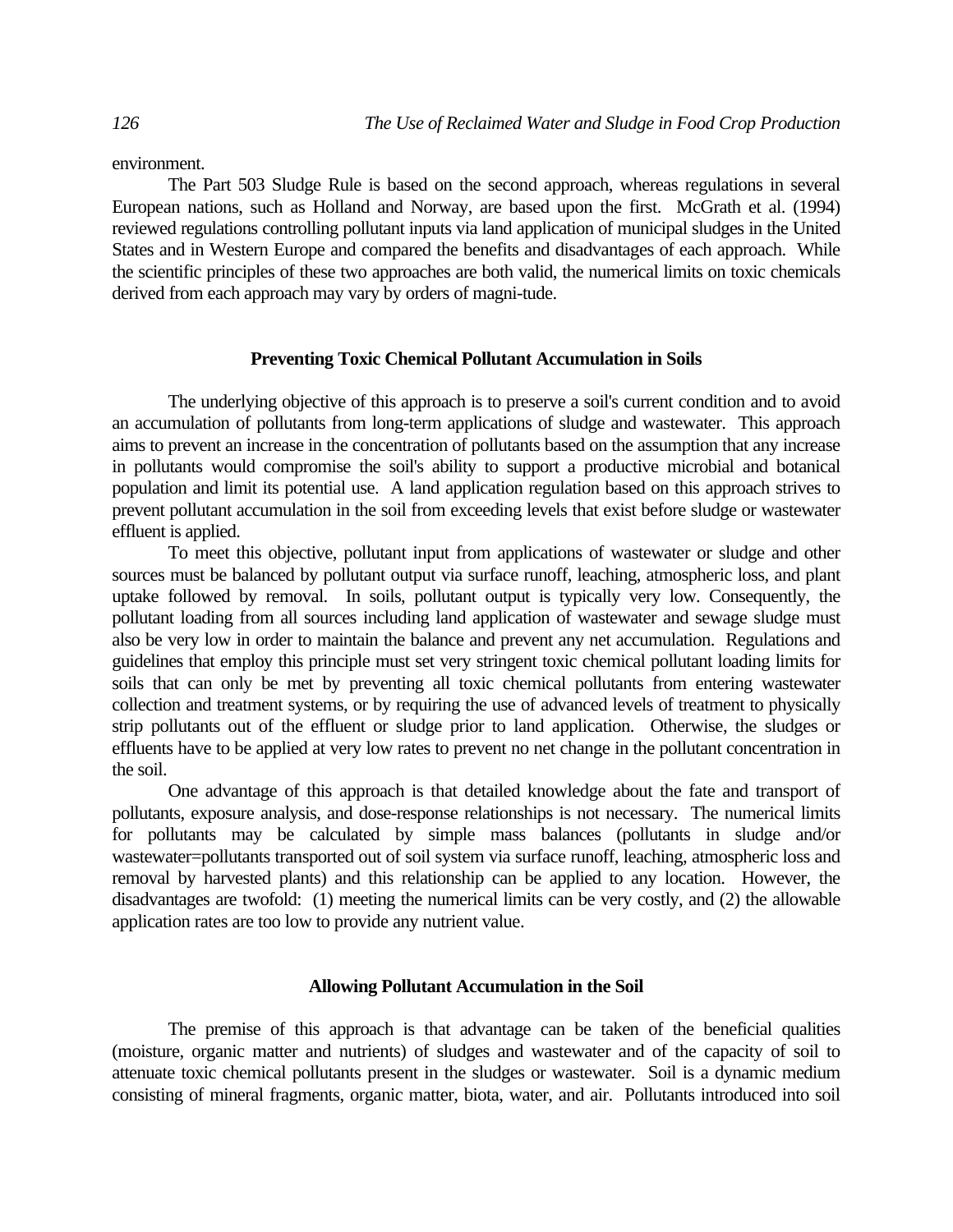are subject to physical, chemical and biological transformations. Con-sequently, pollutants introduced to soil in low amounts may not have an immediate deleterious effect. Over time, such pollutants will accumulate and when a specific concentration is reached, harmful effects can occur. This knowledge can be used to properly manage cropland application of treated effluents and treated sludge so that the accumulation of chemical pollutants in the soil does not reach levels that harm exposed individuals or the environment. Under this scenario, agronomic benefits of wastewater and sewage sludge may be realized without harming soil quality, public health, and the environment.

This approach entails developing maximum permissible pollutant loading limits and/or maximum permissible pollutant concentration for the soil. It necessitates a more complete understanding of pollutant chemistry, health hazards, pathways to exposure, and sophisticated modeling techniques.

# **DEVELOPMENT OF U.S. CHEMICAL POLLUTANT STANDARDS FOR AGRICULTURAL USE OF SEWAGE SLUDGE**

The Part 503 Sludge Rule defines the domain within which sewage sludges may be safely disposed or beneficially used (EPA, 1993a). The sludge management options addressed by this regulation include agricultural land application, nonagricultural land application, sludge-only landfills, surface disposal, and incineration. This report is concerned with agricultural land application of sludge. For this use, the regulation sets numerical limits on cumulative loadings for certain pollutants, defines the sludge- processing requirements necessary to control pathogens and parasites, and outlines an implementation plan. Requirements for nonagricultural land ap-plication, including home or horticultural use, are derived from the requirements for agricultural land application.

EPA used a risk assessment approach to develop the standards for chemical pollutant limits in the Part 503 Sludge Rule. In performing the assessment, EPA followed a framework presented by the National Research Council (NRC, 1983). EPA's approach is premised on the condition that chemical pollutants will accumulate in the soil with each application of sludge. The risk assessment considers pollutant transport through various environmental exposure pathways, and has the objective of setting maximum pollutant loading limits and minimum sludge quality requirements for cropland application of sewage sludge. EPA's analysis focused on those chemicals that are resistant to degradation and may be incorporated into food crops, or animal feed, or ingested by grazing animals. EPA also considered human exposure that can occur through direct ingestion of sludge-amended soil. This last pathway was assessed by EPA based on the residential use of packaged sludge-derived material where infants may ingest the dirt, and it is outside the scope of this report. A general description of a risk assessment ap-proach is briefly presented below, after which EPA's specific approach is explained and evaluated.

# **General Approach to Risk Assessment**

The method for performing a risk assessment, as outlined by the NRC (1983), consists of four steps: (1) hazard identification, (2) dose-response evaluation, (3) exposure evaluation, and (4) characterization of risks.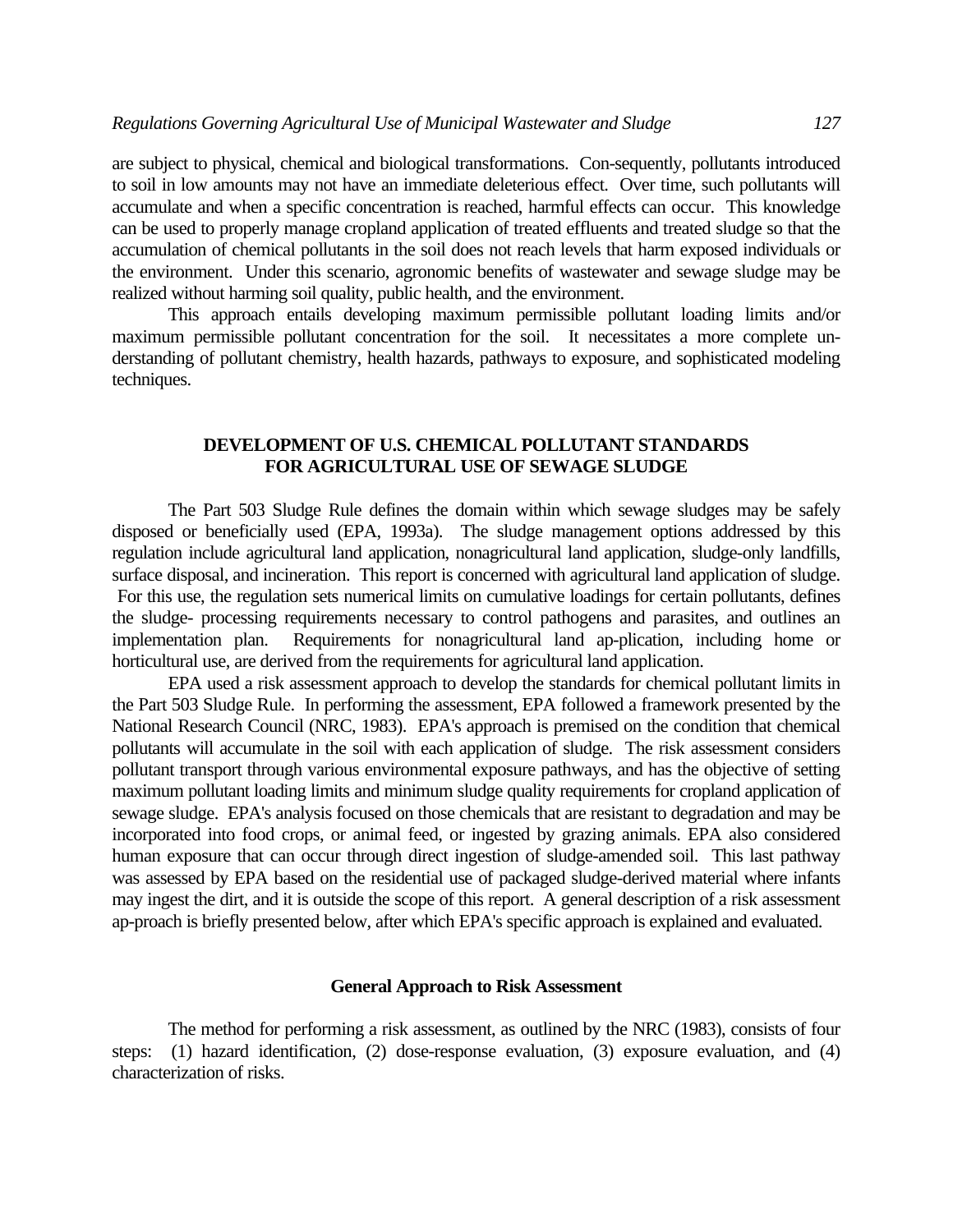# *Hazard Identification*

The first step in the risk assessment process—hazard identification—is to determine the nature of the effects that may be experienced by a human exposed to an identified pollutant and whether evidence of toxicity exists sufficient to warrant a quantitative risk assessment. Data are gathered on a specific pollutant and qualitatively evaluated based on the type of health effect produced, the conditions of exposure, and the metabolic processes that govern pollutant behavior within the human body or other organism studied. It may also be necessary to characterize the behavior of the pollutant in the environment. Thus, hazard identification helps to determine whether it is scientifically appropriate to infer that effects observed under one set of conditions (e.g., in experimental animals) are likely to occur in other settings (e.g., in human beings), and whether data are adequate to support a quantitative risk assessment. The following two sections discuss how such quantitative assessments are conducted.

#### *Dose-Response Assessment*

The second step in the risk assessment process is estimating or evaluating the dose-response relationships—what "dose" of a chemical produces a given "response"—for the pol-lutant under review. Evaluating dose-response data involves quantitatively characterizing the connection between exposure to a pollutant (measured in terms of quantity and duration) and the extent of toxic injury or disease. Most dose-response relationships estimates are based on animal studies, because even good epidemiological studies rarely have reliable information on human exposure. In this context, two general approaches to dose-response evaluation are used, depending on whether the health effects are based on threshold or nonthreshold characteristics of the pollutant. "Threshold" refers to exposure levels below which no adverse health effects are assumed to occur. Effects that involve altering genetic material (including carcinogenicity and mutagenicity) may take place at very low doses; therefore, they are modeled with no thresholds. For most other biological effects, it is usually, but not always, assumed that thresh-old levels exist.

## *Exposure Evaluation*

Exposure evaluation estimates environmental concentrations of pollutants. The severity of the exposure is then assessed by evaluating the nature and size of the population exposed to the pollutant, the route of exposure (i.e., oral, inhalation, or dermal), the extent of exposure (concentration times duration), and the circumstances of exposure.

### *Risk Characterization*

In the final phase of a risk assessment, the risk characterization, information on the range of exposures and risks and on all major uncertainties, along with their influence on the assess-ment, are presented.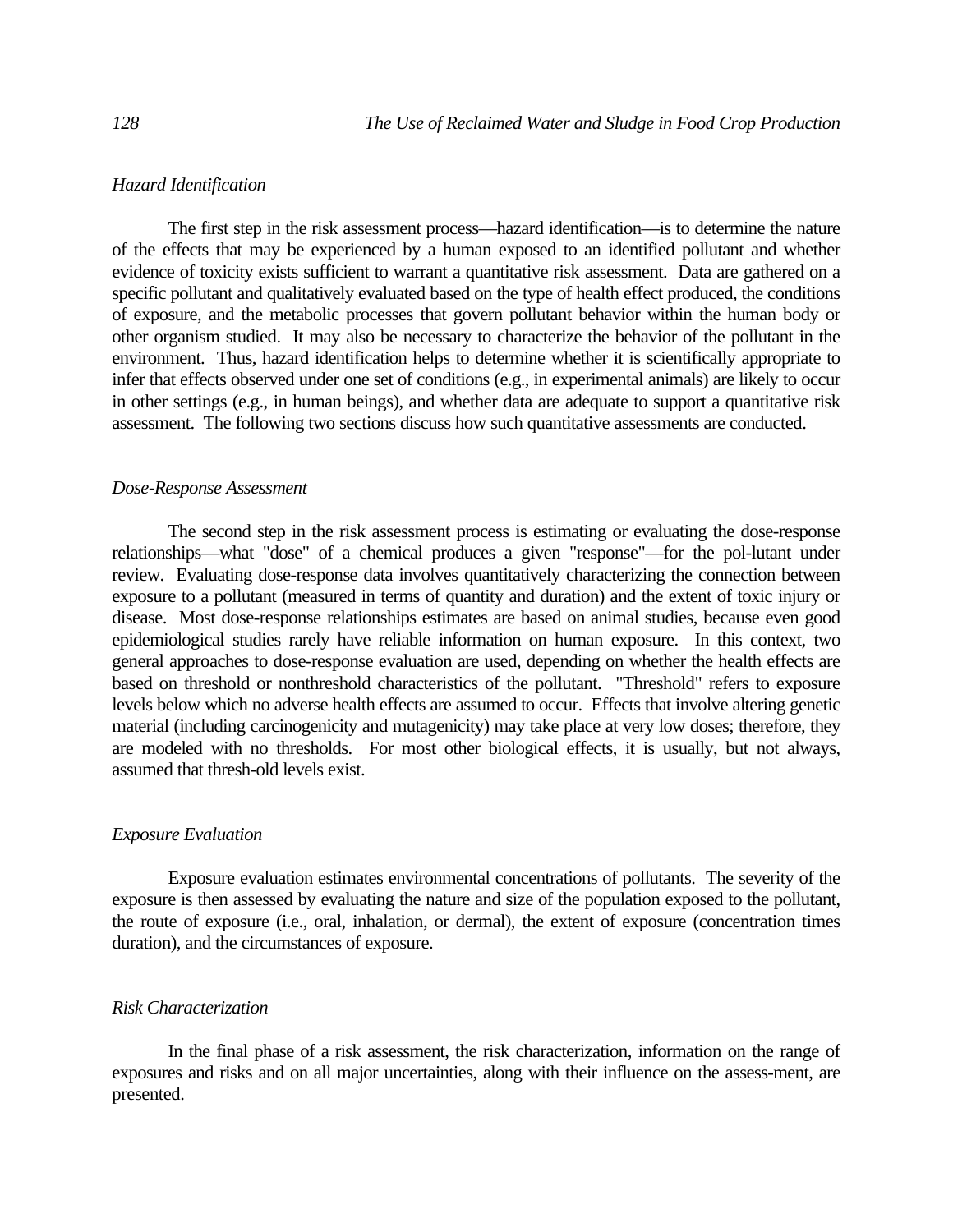# **EPA's Risk Assessment Approach**

#### *Hazard Identification*

EPA initially developed environmental profiles and hazard indices on 50 pollutants that were selected by a group of experts convened by EPA in 1984 (EPA, 1993). Of those 50 pollutants, 22 (10 metals and 12 organics) were selected, through a screening process, for regulation in the 1989 proposed rule for land application (Federal Register, 1989). These 22 pollutants are listed in Table 7.3.

After the proposed rule was issued, EPA completed a National Sewage Sludge Survey (NSSS) (EPA, 1990). The NSSS sampled sludge from 209 sewage treatment plants throughout the country to produce national estimates of concentrations of toxic pollutants in sewage sludge.

Using the NSSS data and information from the risk assessment, EPA conducted a further screening analysis to eliminate from regulation any pollutant that was not present in con-centrations that posed a significant public health or environmental risk. Based on this screening analysis, 12 organic chemicals were deleted, leaving 10 inorganic chemicals for regulation by the Part 503 Sludge Rule. The criteria used to remove organic pollutants from the rule is discussed below.

Three screening criteria were used to assess the need for regulating the 12 organic pol-lutants that were part of the original 22 pollutants identified in the proposed rule. If a pollutant satisfied any one of the criteria below, it was exempted from regulation in Part 503. The three criteria were described as follows:

· The pollutant has been banned for use, has restricted use, or is no longer manufactured for use in the United States.

· The pollutant has a low frequency of detection in the sewage sludge (less than 5 percent), based on data from the NSSS.

· The concentration of the pollutant in sewage sludge is already low enough that the estimated annual loading to cropland soil would result in an annual pollutant loading rate within allowable risk-based levels.

Based on these criteria, EPA exempted all of the organic pollutants under consideration. The pollutant loading used for the third criterion is based on the quantity of sewage sludge that would be applied at agronomic rates and using the sludge pollutant concentration equal to the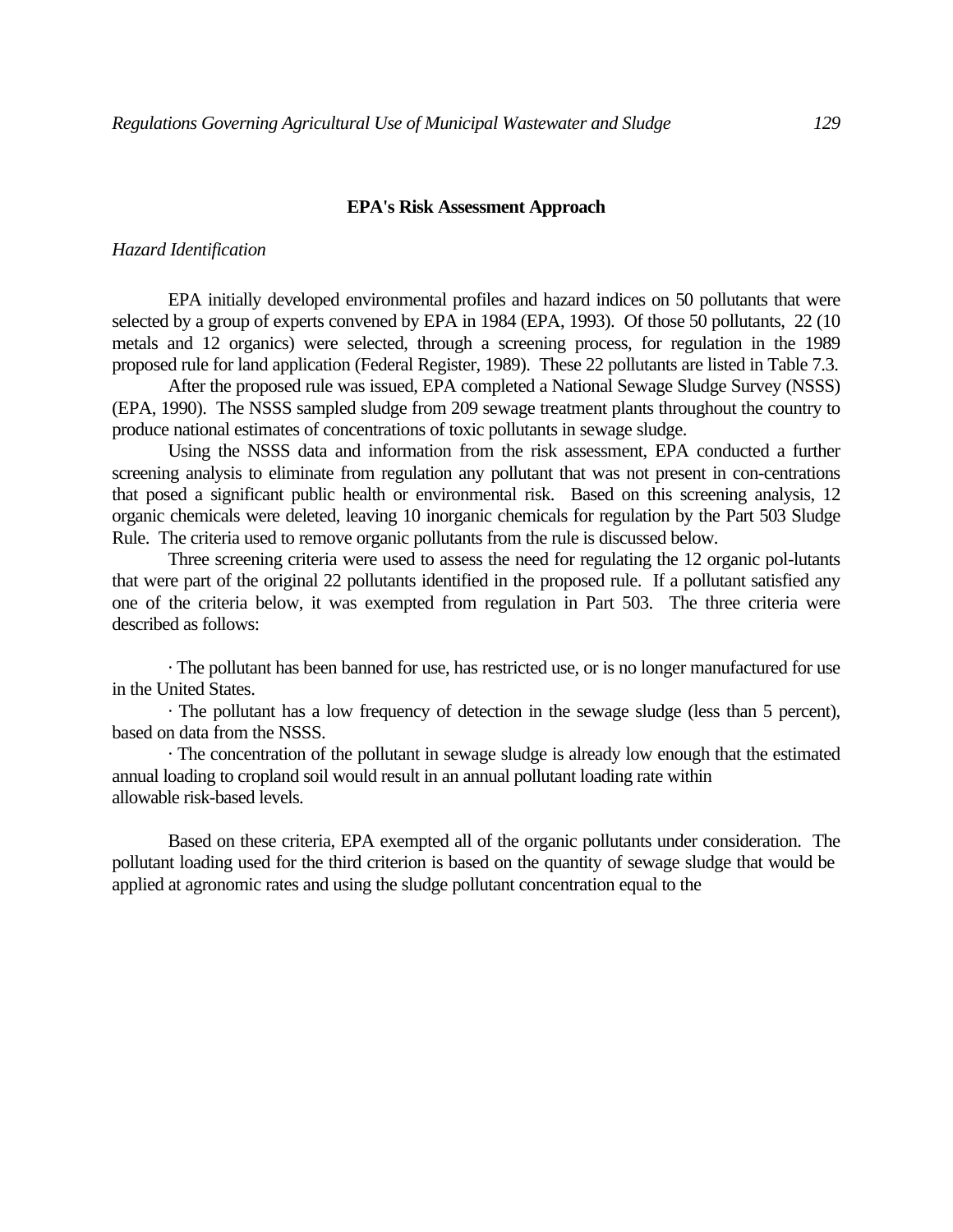| Inorganic Chemical Pollutants                                                                           | Organic Chemical Pollutants                                                                                                                                                                                 |
|---------------------------------------------------------------------------------------------------------|-------------------------------------------------------------------------------------------------------------------------------------------------------------------------------------------------------------|
| Arsenic<br>Cadmium<br>Chromium<br>Copper<br>Lead<br>Mercury<br>Molybdenum<br>Nickel<br>Selenium<br>Zinc | Aldrin/Dieldrin<br>Benzo(a)Pyrene<br>Chlordane<br>DDT/DDD/DDE<br>Dimethyl nitrosamine<br>Heptachlor<br>Hexachlorobenzene<br>Hexachlorobutadiene<br>Lindane<br>Polychlorinated biphenyls (PCBs)<br>Toxaphene |
|                                                                                                         | Trichloroethylene                                                                                                                                                                                           |

TABLE 7.3 Pollutants Selected for Initial Hazard Identification Analysis

SOURCE: EPA, 1993b.

99th percentile value of the NSSS (EPA, 1993b, Appendix B). Table 7.4 lists the criteria by which each pollutant was screened.

# *Exposure Assessment*

The exposure assessment analyzed 14 pollutant transport pathways (Table 7.5) in agri-cultural land application of sewage sludge. Of primary relevance to the committee's assessment of human health impacts were the three pathways that involved crop consumption. The other pathways traced effects of digestion of soil on livestock, plants, soil biota, soil biota predators, and human-health. At the end of each pollutant transport pathway, there is an exposed subject who is the receptor of the pollutant. For each pathway, the exposed subject represents the segment of the exposed population that is most susceptible—the "highly exposed individual" (HEI).

The maximum tolerable exposure for the HEI was set equal to the risk reference dose (RfD) corresponding to a risk level of  $10<sup>4</sup>$  for known carcinogenic chemicals and equal to the recommended daily allowance (RDA) for non-carcinogenic chemicals. EPA traditionally establishes standards within a range of  $1x10^{-7}$  to  $1x10^{-4}$ , depending on the statute, surrounding issues, uncertainties, and information bases. EPA chose a carcinogenic risk target of  $1x10<sup>4</sup>$  for the use of sewage sludge in the production of agricultural crops because EPA's analysis did not

indicate a significant aggregate populational carcinogenic risk from this practice, and because of the conservative assumptions built into the HEI approach (EPA, 1993a).

For the purposes of the Part 503 Sludge Rule, models were developed to determine the maximum amount of pollutant that could be added to the soil (otherwise known as a "pollutant loading") that would not cause undue risk. This analysis produced 14 pollutant loadings—one for each pathway—for each of the pollutants evaluated. The smallest value of all pathways was selected as the maximum permissible loading for each pollutant. This value, termed "cumulative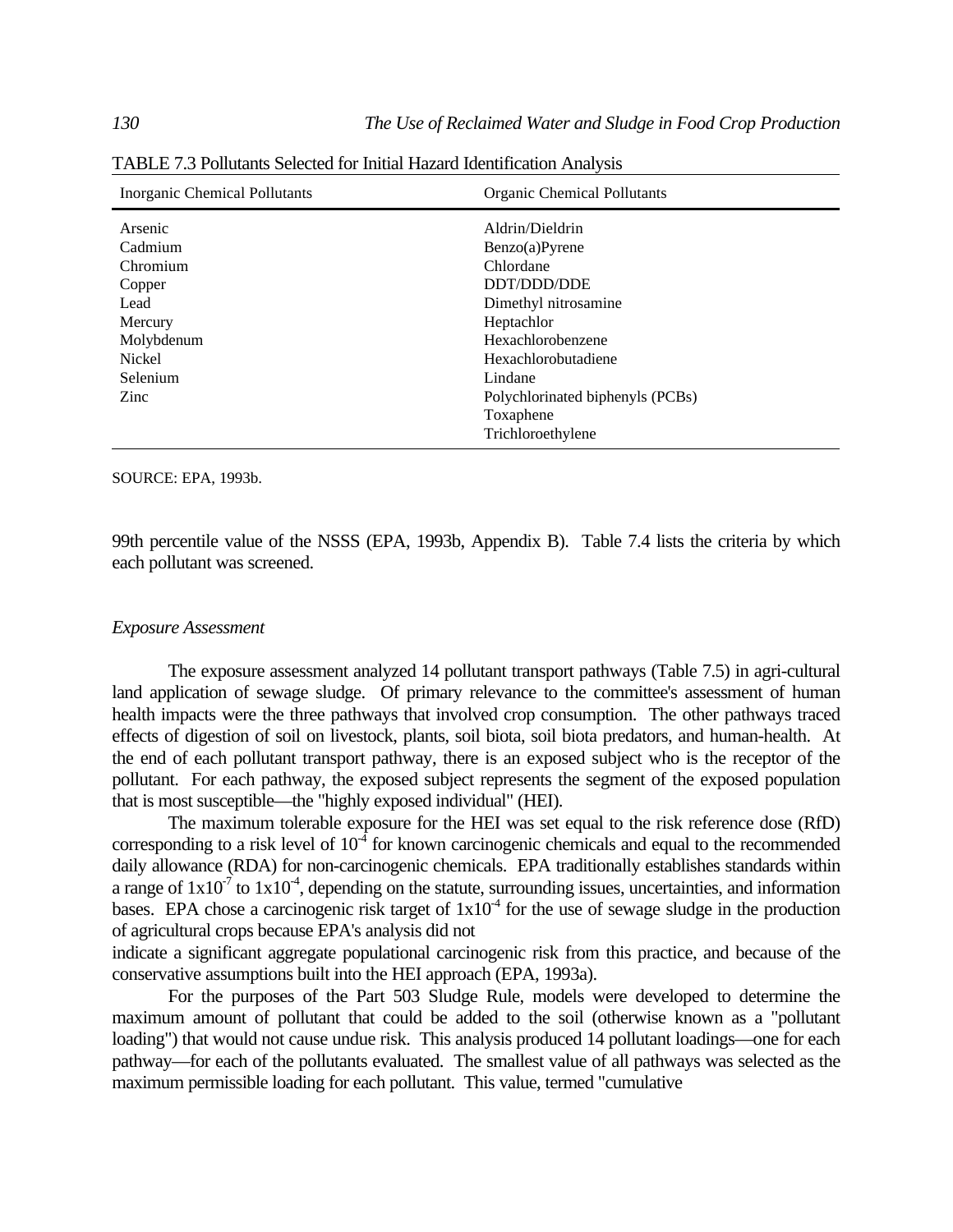| Pollutants                 | Pollutant is Banned<br>in United States | Pollutant has $<$ 5%<br><b>Detection Frequency</b><br>in the NSSS | Does Not Exceed Risk<br><b>Assessment Criteria</b><br>from 99th percentile in<br><b>NSSS</b> |
|----------------------------|-----------------------------------------|-------------------------------------------------------------------|----------------------------------------------------------------------------------------------|
| Aldrin/Dieldrin<br>(total) | $\mathbf{X}$                            |                                                                   | $\mathbf{X}$                                                                                 |
| Benzo(a)Pyrene             |                                         | $\mathbf X$                                                       |                                                                                              |
| Chlordane                  | X                                       | X                                                                 | $\mathbf{X}$                                                                                 |
| DDT/DDE/DDD<br>(total)     | $\mathbf{X}$                            | $\mathbf X$                                                       | $\mathbf{X}$                                                                                 |
| Heptachlor                 | $\mathbf X$                             | X                                                                 | $\mathbf{X}$                                                                                 |
| Hexachlorobenzene          |                                         | X                                                                 |                                                                                              |
| Hexachlorobutadiene        |                                         | X                                                                 | $\mathbf{X}$                                                                                 |
| Lindane                    | X                                       | $\mathbf X$                                                       | $\mathbf X$                                                                                  |
| N-Nitroso<br>dimethylamine | $\mathbf{X}$                            | X                                                                 |                                                                                              |
| <b>PCBs</b>                | X                                       |                                                                   |                                                                                              |
| Toxaphene                  | $\mathbf X$                             | $\mathbf X$                                                       | $\mathbf X$                                                                                  |
| Trichloroethylene          |                                         | X                                                                 | $\mathbf X$                                                                                  |

TABLE 7.4 Results of Screening Criteria for Organic Pollutants Considered for Part 503 Sludge Regulations

pollutant loading rate," sets the total allowable level of sludge-borne pollutant that can be added to the soil and still maintain an acceptable level of exposure to the HEI from the most sensitive pathway. The analysis treats all pathways as equal so that adverse effects on livestock animals, plants, and soil biota are weighed equally to those on humans. In other words, if a limiting pathway for a pollutant is one in which the HEI is a plant, the numeric limit for the pollutant is more restrictive than necessary to protect a human because the plant is more sensitive than the human. The limiting pathway for each of the 10 pollutants regulated and their corresponding

HEIs are listed in Table 7.6. It is important to note that none of the limiting pathways involve the human consumption of crops grown in sludge-amended soils.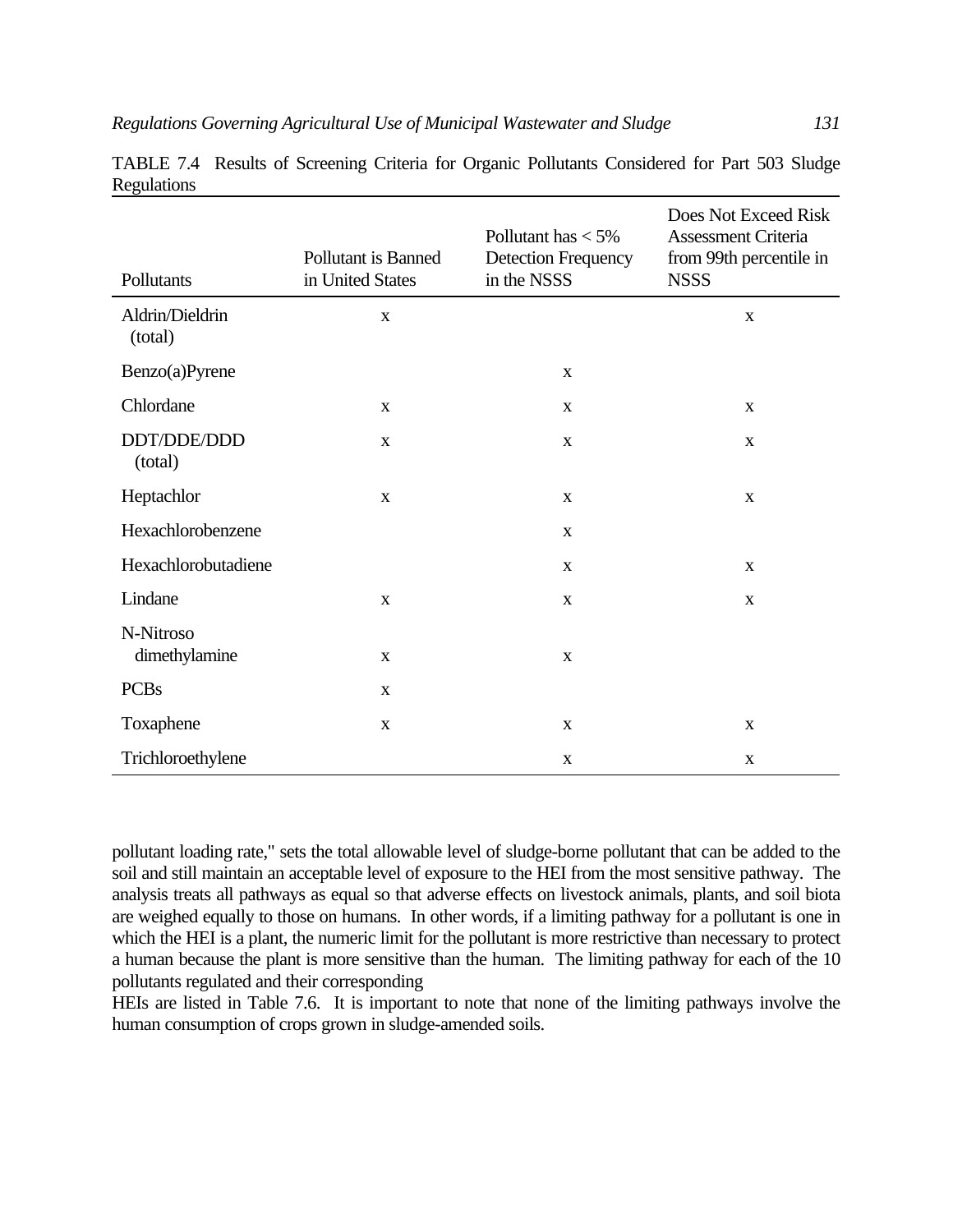| Pathway Numbers | Pathway                                          |
|-----------------|--------------------------------------------------|
| $\mathbf{1}$    | Sludge-soil-plant-human                          |
| $\overline{2}$  | Sludge-soil-plant-home gardener                  |
| 3               | Sludge-soil-child                                |
| $\overline{4}$  | Sludge-soil-plant-animal-human                   |
| 5               | Sludge-soil-animal-human                         |
| 6               | Sludge-soil-plant-animal                         |
| 7               | Sludge-soil-animal                               |
| 8               | Sludge-soil-plant                                |
| 9               | Sludge-soil-soil biota                           |
| 10              | Sludge-soil-soil biota-predator<br>of soil biota |
| 11              | Sludge-soil-airborne dust-human                  |
| 12              | Sludge-soil-surface water-fish-human             |
| 13              | Sludge-soil-air-human                            |
| 14              | Sludge-soil-ground water-human                   |

TABLE 7.5 Exposure Assessment Pathways

# *Risk Characterization*

EPA established cumulative pollutant loading rates for 10 inorganic elements (Table 7.7). These rates represent the maximum amount of a pollutant that can be uniformly applied to a hectare of land and still provide acceptable protection to the HEI.

To provide flexibility in applying sludges and to expedite the use of sewage sludge in nonagricultural land application, several variations in pollutant loading limits were derived from the risk-based cumulative pollutant loading rates. These alternative limits are described below and include pollutant concentration limits, ceiling concentration limits for pollutants, and annual pollutant loading rates. Recordkeeping and management requirements for sludge will vary depending on which set of limits are used (in addition to any requirement based on the pathogen levels as earlier discussed).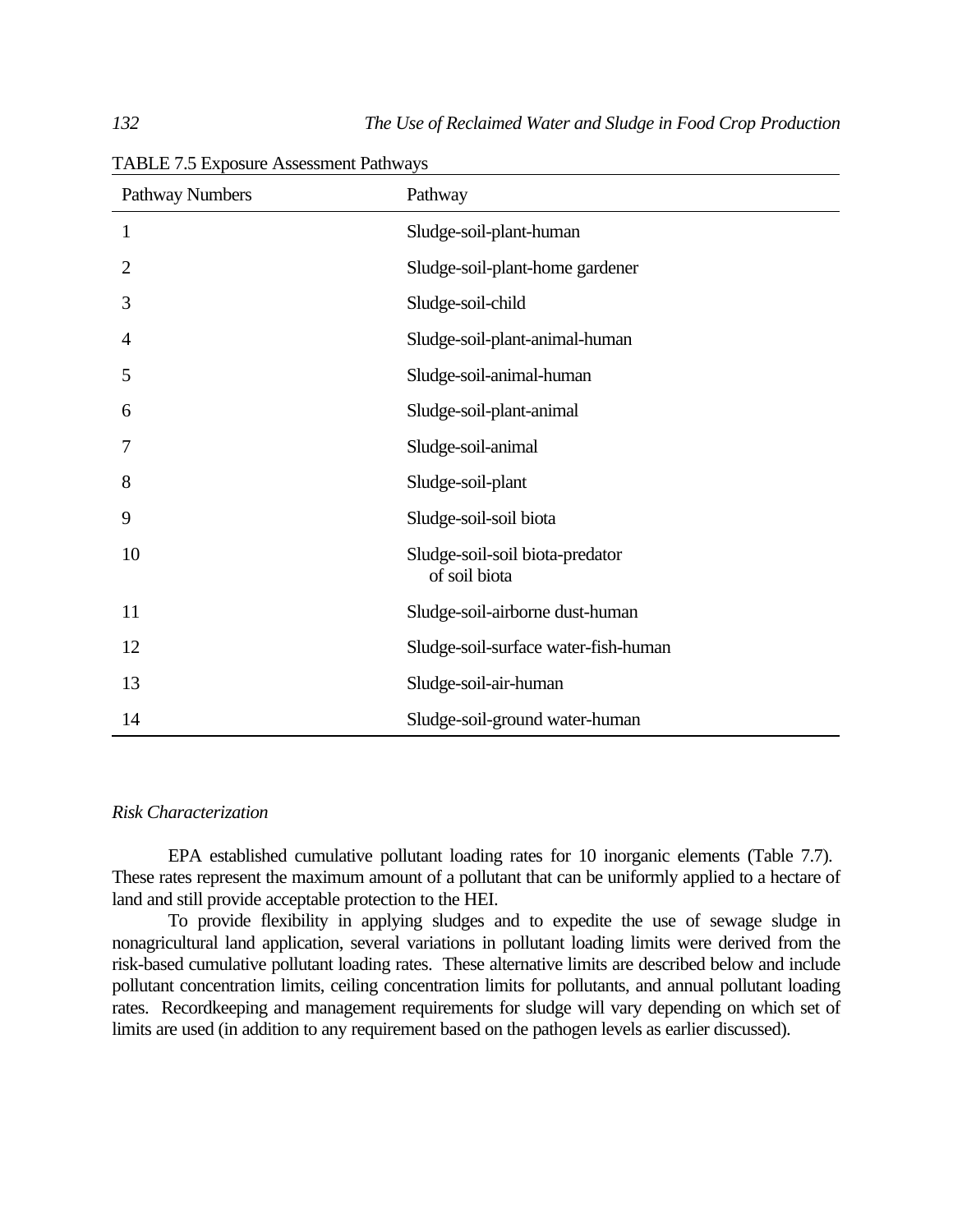| <b>Pollutant</b> | Highly Exposed Individual (HEI) | <b>Limiting Pathway</b><br>Number |
|------------------|---------------------------------|-----------------------------------|
| Arsenic          | Sludge eaten by child           | 3                                 |
| Cadmium          | Sludge eaten by child           |                                   |
| Chromium         | Phytotoxicity                   | 8                                 |
| Copper           | Phytotoxicity                   | 8                                 |
| Lead             | Sludge eaten by child           | 3                                 |
| Mercury          | Sludge eaten by child           | 3                                 |
| Molybdenum       | Animal eating feed              | 6                                 |
| <b>Nickel</b>    | Phytotoxicity                   | 8                                 |
| Selenium         | Sludge eaten by child           | 3                                 |
| Zinc             | Phytotoxicity                   | 8                                 |

TABLE 7.6 Most Limiting Pathway for Pollutants Regulated in CFR Title 40, Parts 503

**Pollutant Concentration Limits** To derive pollutant concentration limits, EPA assumes that the life span of a land application site is no more than 100 years and that the annual sludge application rate is less than or equal to 10 metric tons/ha (an agronomic rate for a typical sludge that would provide adequate available nitrogen for a number of crops). In this case, the sludge application rate at a given site will not exceed 1,000 metric tons/ha. The risk-based, cumulative pollutant loading rate (kg of pollutant/ha for the life span of the application site) is then uniformly distributed among 1,000 metric tons of sludge/ha, and a maximum permissible pollutant concentration (in kg of pollutant/ton of sludge or in mg of pollutant/kg of sludge) was calculated. This value was then compared to the 99th percentile concentration value for the pollutant from the NSSS and the more stringent of the two was determined to be the pollutant concentration (EPA, 1993a) as shown in Table 7.8. Given these assumptions, the cumulative pollutant loading rates would not be exceeded in normal agricultural practices and there would be little need for oversight except to assure that the sludge quality meets the criteria prior to distribution or application.

In an effort to encourage the continued reduction of pollutant levels in the municipal wastewater stream, EPA developed the concept of "exceptional quality" sewage sludge. Under this classification, sludges with specified low levels of pollutants, termed "pollutant concentration limits" and Class A pathogen levels, can be applied to agricultural land with a minimum of regulation and oversight.

**Ceiling Concentration Limits for Sewage Sludge** According to EPA's risk assessment, any sewage sludge may be applied on cropland as long as the cumulative pollutant loading rates are not exceeded. However, some sewage sludges contain unusually high amounts of pollutants that are prone to cause harmful effects when applied on cropland. EPA established ceiling concentrations to prevent such sewage sludges from being applied on cropland. The ceiling concentration of a pollutant is set at the least stringent of: (1) the 99th percentile concentration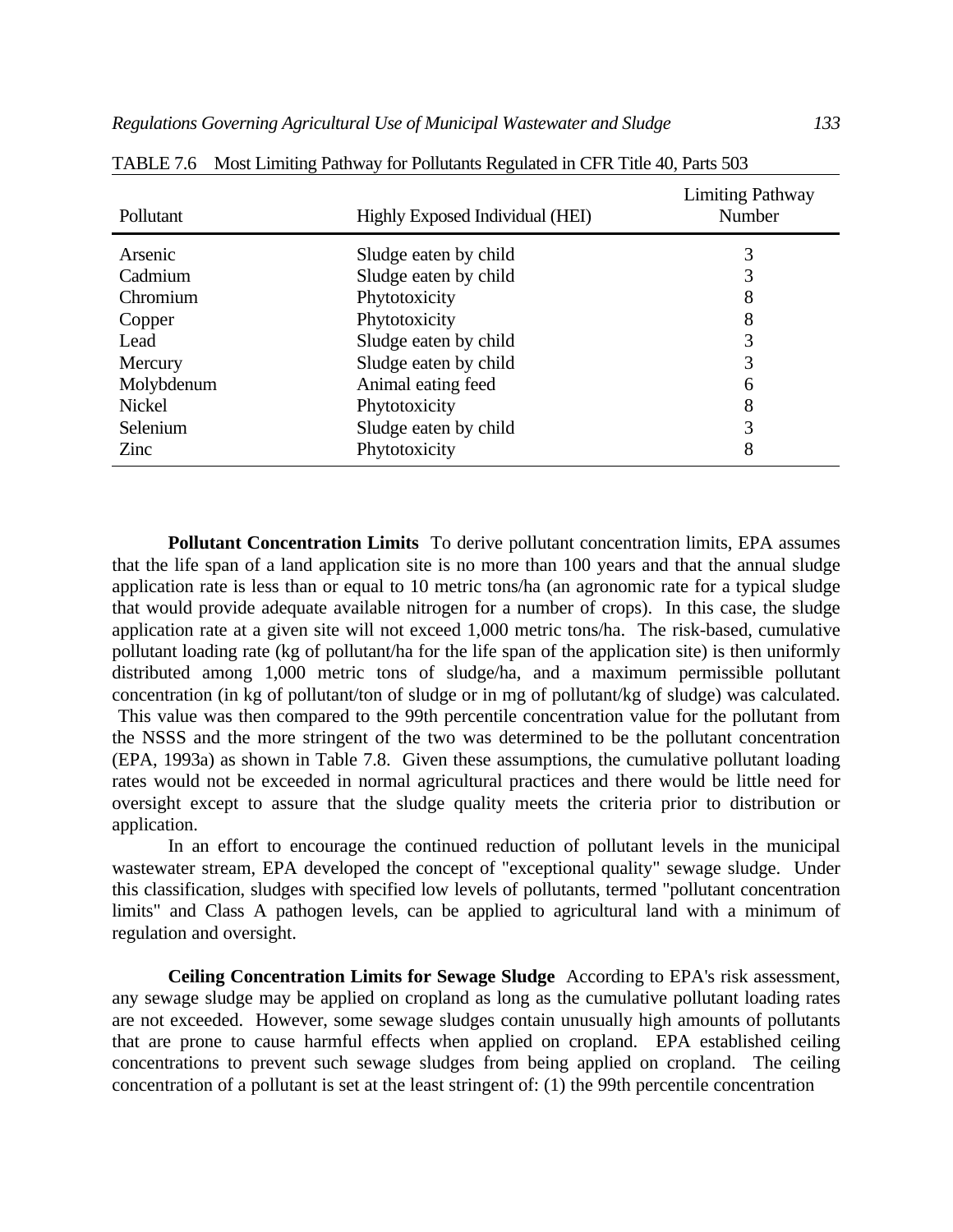| Pollutant               | Cumulative Pollutant Loading Rate (kg/ha) |
|-------------------------|-------------------------------------------|
| Arsenic                 | 41                                        |
| Cadmium                 | 39                                        |
| Chromium <sup>1</sup>   | 3,000                                     |
| Copper                  | 1,500                                     |
| Lead                    | 300                                       |
| Mercury                 | 17                                        |
| Molybdenum <sup>1</sup> | 18                                        |
| Nickel                  | 420                                       |
| Selenium                | 100                                       |
| Zinc                    | 2,800                                     |

TABLE 7.7 Cumulative Pollutant Loading Rates

<sup>1</sup>Above limits have been deleted for chromium (since October 1995) and molybdenum (since February 1994) pending reconsideration by EPA.

**Annual pollutant Loading Rates** Annual Pollutant Loading Rates (APLR) are used as a management strategy to make sure that sludges sold or given away in bags do not exceed the riskbased cumulative pollutant loading rates. This applies to sewage sludges with concentrations that are less than, or equal to, the ceiling concentrations, but do not meet the pollutant concentrations. The APLR is calculated by assuming the cumulative pollutant loading rates are reached in 20 years of agricultural or residential land applications. These preset annual pollutant loading rates shown in Table 7.8 can not be exceeded.

# **EVALUATION OF FEDERAL STANDARDS FOR CHEMICAL POLLUTANTS IN SEWAGE SLUDGE**

The objectives of the Part 503 Sludge Rule are to protect human health and the environment from reasonably anticipated adverse effect of pollutants in sewage sludge and to encourage the beneficial use of sewage sludge. If the regulation is viewed in this manner, the risk assessment approach used by EPA to establish the numerical limits (cumulative pollutant loading rate) is reasonable. The risk assessment is logical and the exposure analysis is conducted with the best available scientific data. Based on the principles and objectives of the regulation and the approach used for the rule development, the regulation appears to serve its purpose. The limits set on pollutants of concern are sufficient to prevent adverse effects on consumers from food crops or animal products exposed to sludge. This type of regulation provides flexibility for users to develop site-specific land application operations. If the nu-merical limits on pollutant loadings and associated management practices are followed, cropland application of sewage sludge can be practiced without causing harm to public health and the environment. Sludge generators, appliers, and regulatory agencies must ensure that agronomic rates are followed and that numerical limits are not exceeded.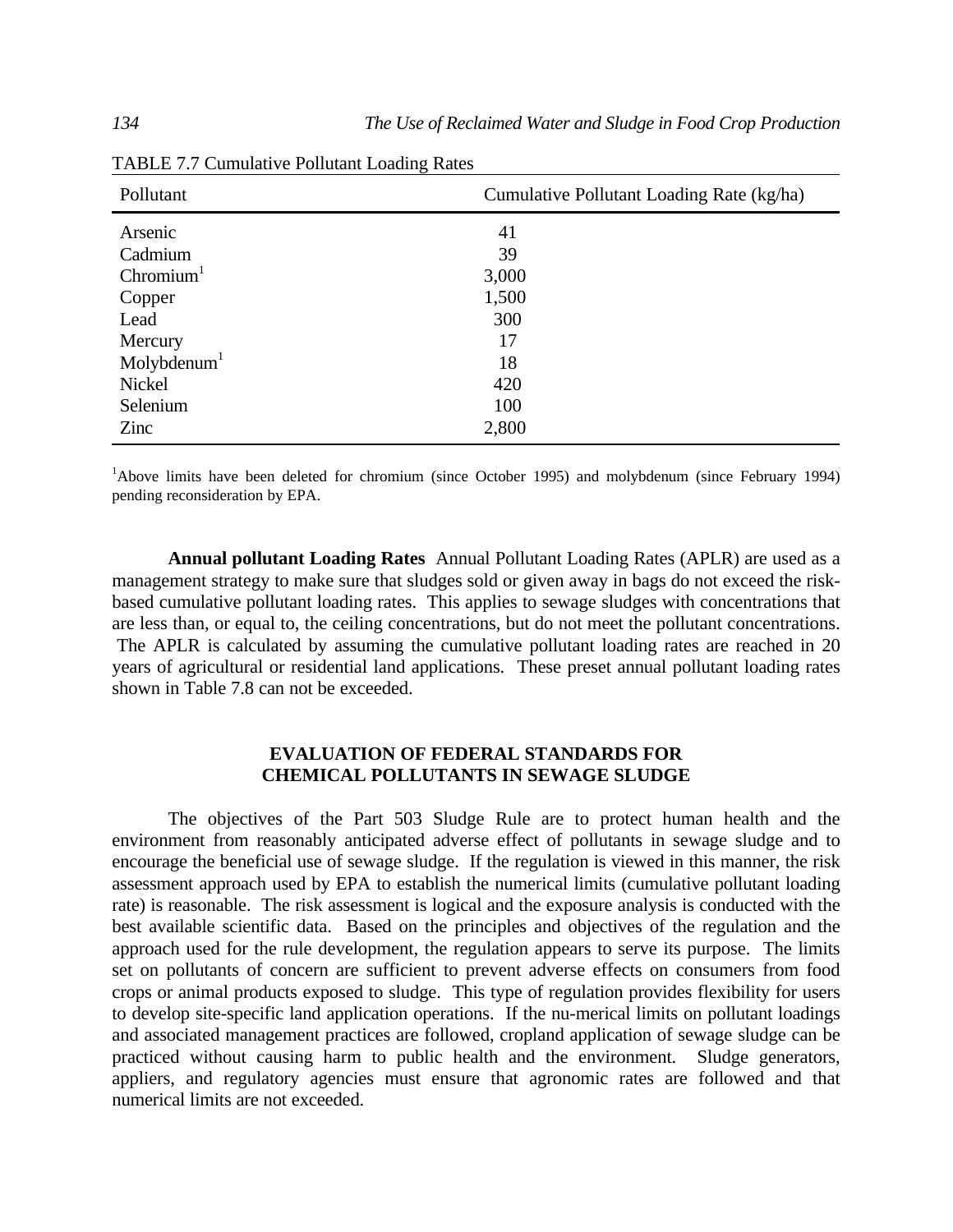| Pollutant               | Ceiling<br>Concentration<br>Limits $(mg/kg)$ | Pollutant<br>Concentration<br>Limits $(mg/kg)$ | <b>Annual Pollutant</b><br><b>Loading Rates</b><br>(kg/ha/yr) |
|-------------------------|----------------------------------------------|------------------------------------------------|---------------------------------------------------------------|
| Arsenic                 | 75                                           | 41                                             | 2.0                                                           |
| Cadmium                 | 85                                           | 39                                             | 1.9                                                           |
| Chromium <sup>1</sup>   | 3,000                                        | 1,200                                          | 150.0                                                         |
| Copper                  | 4,300                                        | 1,500                                          | 75.0                                                          |
| Lead                    | 840                                          | 300                                            | 15.0                                                          |
| Mercury                 | 57                                           | 17                                             | 0.85                                                          |
| Molybdenum <sup>1</sup> | 75                                           | 18                                             | 0.90                                                          |
| Nickel                  | 420                                          | 420                                            | 21.0                                                          |
| Selenium <sup>1</sup>   | 100                                          | 36                                             | 5.0                                                           |
| Zinc                    | 7,500                                        | 2,800                                          | 140.0                                                         |

TABLE 7.8 Ceiling Concentrations, Pollutant Concentration, and Annual Pollutant Loading Rates

<sup>1</sup>Above limits for chromium and molybdenum (except for ceiling concentration) have been deleted, and the pollutant concentration limits have been revised for selenium.

In the course of reviewing the rule-making process, the Committee noted some inconsistencies in how the numeric limits were developed. A discussion of these inconsistencies follows. While the inconsistencies do not affect food safety, they point to areas that need attention from EPA in its follow-up assessments to improve confidence in the regulation. EPA is scheduled to update Part 503 in the near future and will be addressing pollutants not currently regulated in "Round Two" of Part 503.

# **Justification for Exempting Organic Pollutants From Regulation Should Be Confirmed**

Initially, EPA identified 12 organic pollutants for regulation in 1989. Following a review of public comments on the proposed rule, the Agency undertook a screening exercise to reevaluate the need to regulate these 12 organic pollutants. The exercise resulted in no organic chemicals being regulated under the final rule promulgated in 1993. The application of the screening criteria, however, leads to concern with certain organic pollutants, whose concentration in sewage sludge may exceed the risk-based limits for these pollutants.

The screening criteria compared the APLR, based upon the NSSS's 99th percentile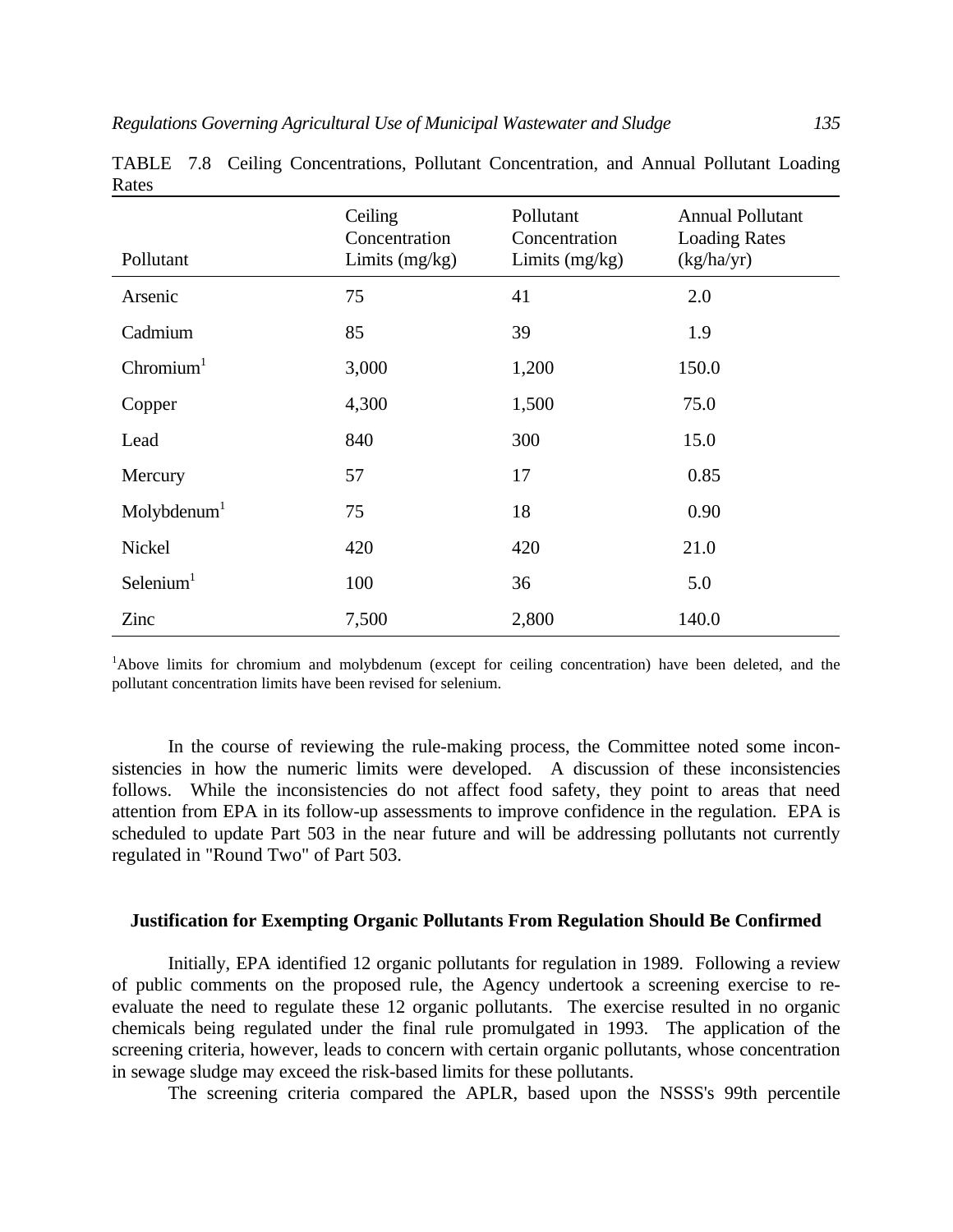concentration of each pollutant, to the annual pollutant loading concentration calculated by the Part 503 exposure assessment. If the 99th percentile concentration of a pollutant resulted in an annual pollutant loading rate less than the loading calculated through the risk-based exposure assessment, EPA saw little justification in regulating the pollutant.

However, there are four pollutants (PCBs, benzo(a)pyrene, hexachlorobenzene and N-Nitrosodimethylamine) whose 99th percentile concentrations resulted in calculated APLRs higher than those calculated by the exposure assessment. When calculating the APLR, EPA used 7 metric tons as the annual whole sludge application rate for agricultural land. However, in its development of the APLR for trace elements, 10 metric tons was used. The rationale for using a lower application for calculating trace organic loading rates is based on their decomposition in the soil.

Table 7.9 shows how various percentile concentrations of pollutants from the NSSS compare to the concentrations of pollutants that would have been allowed using the EPA's exposure assessment. This table shows that the 99th percentile concentration of benzo(a)pyrene, hexachlorobenzene, N-Nitrosodimethylamine and PCBs are higher than the concentrations that would have been allowed by the APLR determined through the risk assessment. In other words, should these pollutants be detected in sludges at levels approaching the 99th percentile, they could pose more of a risk than the exposure assessment would have considered acceptable. For the three pollutants other than PCBs, this may be a rare occurrence considering that the NSSS detected these pollutants in less than 5 percent of the sludges sampled. But 19 percent of the sludges had detectable levels of PCBs; thus, those sludges with particularly high concentrations of PCBs may be posing some risk that the risk assessment would consider unacceptable.

However, at the 90th and 50th percentile concentrations of PCBs, few sludges should have total PCB concentrations above the exposure assessment value of 4.6 mg/kg (see Table 7.9). The 90th percentile concentration is 1.2 mg/kg and the 50th percentile concentration is 0.2 mg/kg (the 98th percentile concentration, not shown, is 2.8 mg/kg). Therefore, it is unlikely that most sludges would have levels above 4.6 mg/kg. The concern is then limited to sludges that might have concentrations of total PCBs higher than 4.6 mg/kg; this should be a small percentage of all sludges in the United States.

For N-Nitrosodimethylamine the APLR calculation using the 50th percentile concentration is above the exposure assessment APLR. This pollutant was eliminated because it was detected in less than 5 percent of the samples. However, in those samples where it was detected, the concentrations may be high enough to be of concern.

This entire analysis on organic chemicals depends on the integrity of the NSSS. One criticism of the NSSS was its use of wet weight detection methods and conversion of these to dry weight concentrations. Because of this inconsistency in sampling, the limits of detection may vary by as much as two or more orders of magnitude for the same chemical among sludges from different POTWs. As a result, the frequency of a chemical's detection may be un-derestimated.

When the limit of detection value is used in determining the mean and standard deviation of a chemical's concentration, these measures may become unreliable. This is more of a problem for toxic organic chemicals than for trace elements because many of the toxic organic chemicals occur infrequently and near detection limits in sewage sludge, whereas trace elements are almost always detected. To improve the quality of the data set, EPA plans to repeat the Survey in the near future. A second NSSS is needed to provide more definitive doc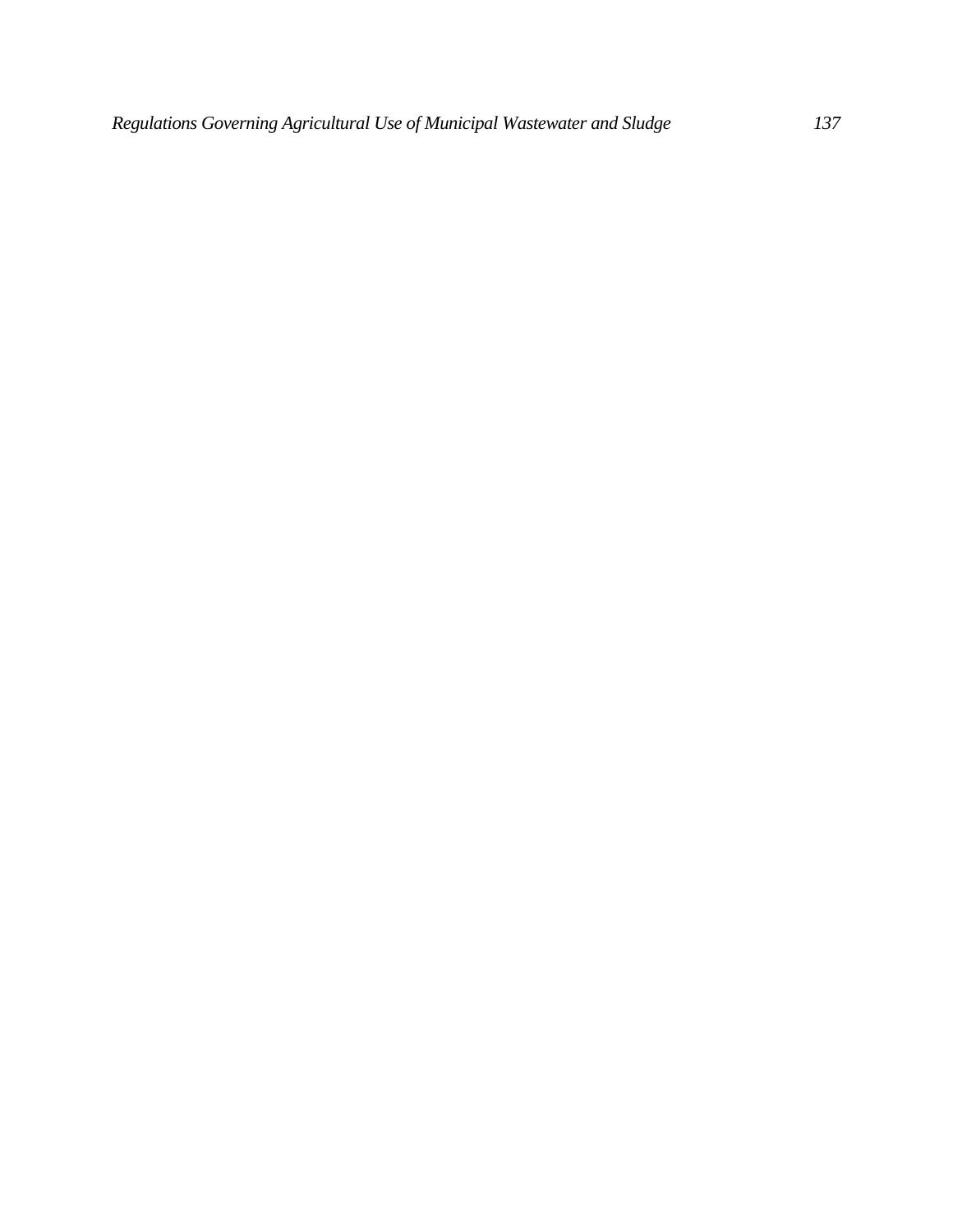umentation to show whether or not concentrations of organic chemicals are within the range of concentrations that do not pose a risk to human health or the environment. If the NSSS does not support this conclusion, EPA should develop limits for those organics which exceed safe levels.

# **APLRs May Cause Maximum Permissible Loading Limits to be Exceeded**

Sewage sludges that are marketed and distributed in bags are used primarily as soil amendments in landscaping or home gardening. Although "bagged" sludge products are not used routinely for this purpose, the amount of sewage sludge applied each time they are used could be large. In the rule-making process, EPA justified allowing sludges that exceeded the "exceptional quality" criteria of the lowest pollutant concentration limits (see table 7.8) to qualify for marketing and distribution. EPA argued that this approach is justified because pollutant inputs exceeding the calculated annual pollutant loading rate (APLR), should they ever occur, would result in little additional pollutant uptake by plants (Chaney and Ryan, 1992). While this may be an adequate technical justification for agricultural use, allowing sludge of less than the highest quality to be used by the general public opens the door for exceeding regulatory limits, and may undermine the intent of the Part 503 Sludge Rule and public confidence in the law.

# **Food Safety Is Not Likely to be Affected by the Regulations**

In the risk assessment conducted by EPA, 14 exposure pathways were employed. Among them, nine pathways involve human HEI (pathways  $1, 2, 3, 4, 5, 11, 12, 13$ , and  $14$  in Table 7.5), three of which are directly related to production of human food crops on sludge-amended agricultural land. These are "sludge-soil-plant-human" (pathways 1), "sludge-soil-plant-animalhuman" (pathway 4), and "sludge-soil-animal-human" (pathway 5). In the Part 503 Sludge Rule, the final numerical limit of a pollutant is the lowest cumulative pollutant loading of all 14 exposure pathways. Because other, nonfood-chain pathways resulted in lower pollutant limits, the final cumulative pollutant loading for 10 chemical pollutants currently being regulated are all significantly lower than any of the limits that would be derived from the human food-chain exposure pathways. Table 7.10 shows the final cumulative pollutant loading rates in kg/ha for the 10 regulated pollutants and what the limits would have been if they were based on the food-chain exposure pathways.

In some cases, the food crop production pathway limits were not determined because the oral reference dose (RfD) or the recommended dietary allowance (RDA) for that pollutant did not exist owing to the fact that uptake of the particular constituent is inconsequential, or because the food exposure pathway is extremely small compared to exposure from other sources. In this comparison, the margin of safety provided by the current regulation ranges from 6 to over 1,700 times greater than the final cumulative pollutant loading adopted by EPA.

Table 7.11 shows a corresponding comparison for organic pollutants that were not regulated. In this case, the results have all been converted to annual pollutant loading rates (kg/ha/yr) rather than the cumulative pollutant loading rates shown in Table 7.10 for trace ele-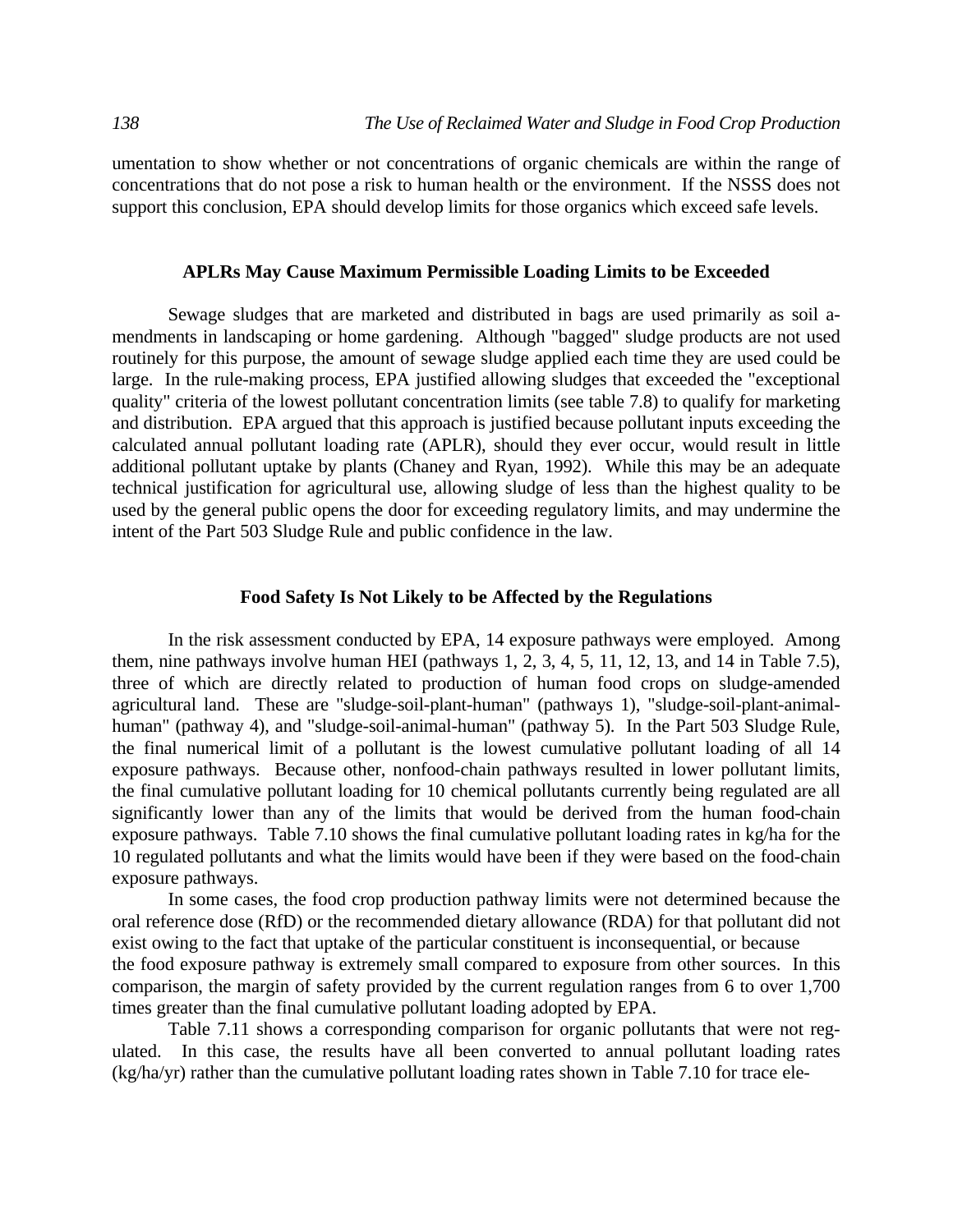| Pollutant  | Cumulative<br>Pollutant<br>Loading Rate<br>(kg/ha) | Maximum Permissible Pollutant Loading Rate<br>(kg/ha) |           |           |  |
|------------|----------------------------------------------------|-------------------------------------------------------|-----------|-----------|--|
|            |                                                    | Pathway 1                                             | Pathway 4 | Pathway 5 |  |
| Arsenic    | 41                                                 | 6,700                                                 | $NA*$     | <b>NA</b> |  |
| Cadmium    | 39                                                 | 610                                                   | 1,600     | 68,000    |  |
| Chromium   | 3,000                                              | <b>NA</b>                                             | <b>NA</b> | <b>NA</b> |  |
| Copper     | 1,500                                              | <b>NA</b>                                             | <b>NA</b> | <b>NA</b> |  |
| Lead       | 300                                                | <b>NA</b>                                             | <b>NA</b> | <b>NA</b> |  |
| Mercury    | 17                                                 | 180                                                   | 1,500     | 24,000    |  |
| Molybdenum | 18                                                 | <b>NA</b>                                             | <b>NA</b> | <b>NA</b> |  |
| Nickel     | 420                                                | 63,000                                                | <b>NA</b> | <b>NA</b> |  |
| Selenium   | 100                                                | 14,000                                                | 15,000    | 13,000    |  |
| Zinc       | 2,800                                              | 16,000                                                | 150,000   | 2,200,000 |  |

TABLE 7.10 Final Cumulative Pollutant Loading Rates vs. the Maximum Pollutant Loading Rate Calculated from Food-Chain Exposure Pathways

\*NA: not applicable because (1) plant uptake is inconsequential, or (2) food exposure route to humans is extremely small compared to exposure from other sources.

#### SOURCE: EPA, 1993b

ments (see footnote, p. 140). Table 7.11 shows that the most limiting, risk-based pollutant rate used by EPA to screen these chemicals was, in most cases, based on the risk of consuming animal products from animals directly grazing on sludge-amended fields (pathway 5). As discussed in Chapter 6, organic pollutants in sludge are not readily absorbed by plants. To be of significance to humans consuming crops grown with sludge, the soil concentrations of organic pollutants would have to be orders of magnitude higher than those for the grazing animal pathways. Consuming the meat of animals grazed on sludge-amended fields is a potential concern because animals may accumulate certain pollutants in the kidneys and liver (as discussed in Chapter 6). As discussed earlier and shown in Table 7.9, four organic pollutants are of potential concern because their 99th percentile concentration in the NSSS exceeded the risk-based limits for the pollutant. Of these four, the grazing animal pathway was used to set the risk-based limit for hexachlorobenzene and PCBs. Hexachlorobenzene occurred at low (less than 5 percent) frequency in the survey, but PCBs had a detection level of 19 percent; however, the concern is limited to sludges that might have total concentrations of PCBs higher than 4.6 mg/kg, which should also be a small percentage of all sludges in the United States. (see Table 7.12 for a listing of the limiting pathways).

# **REGULATIONS AND GUIDANCE FOR AGRICULTURAL USE OF MUNICIPAL WASTEWATER**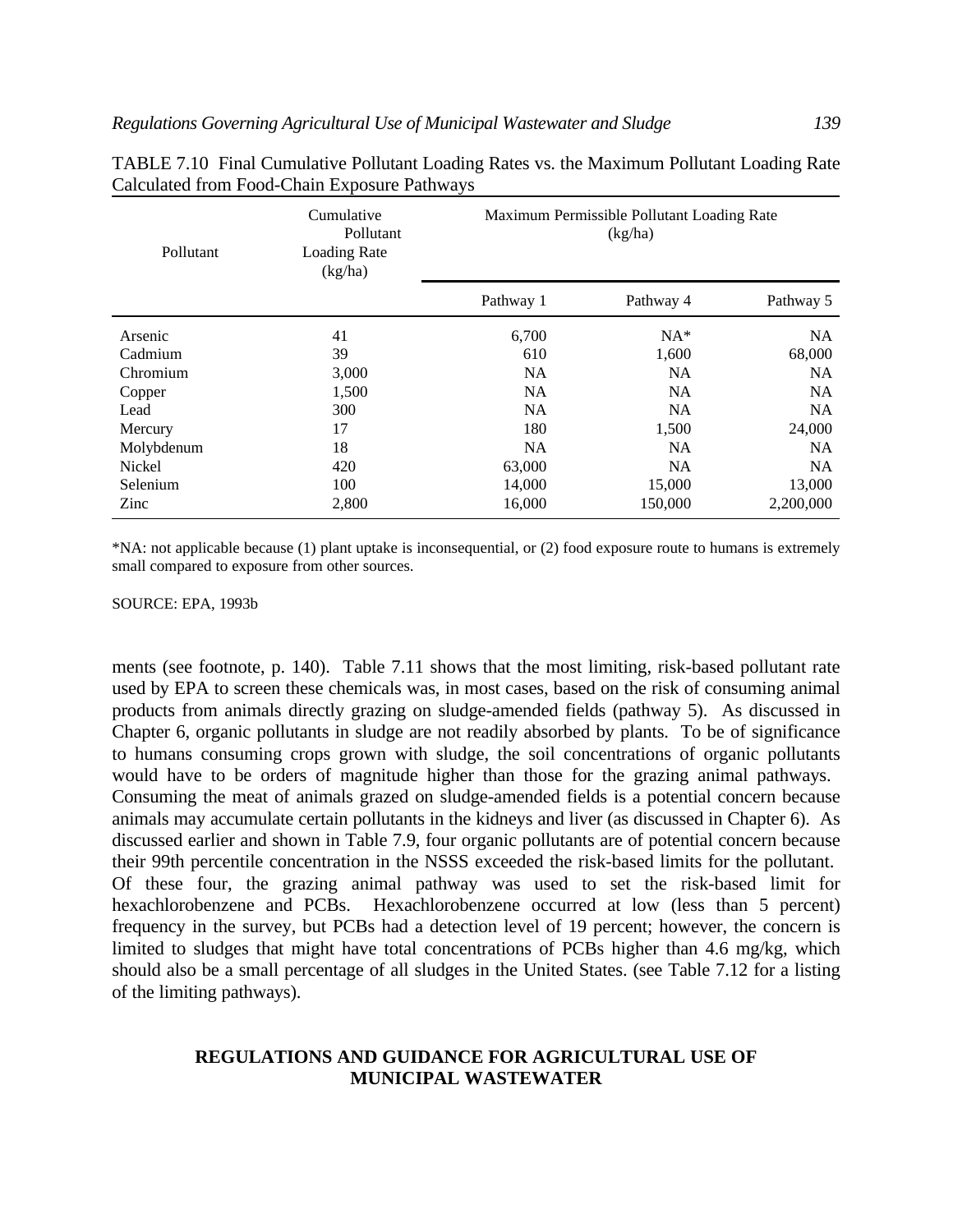In the United States, there is a long history of using municipal wastewater for crop ir-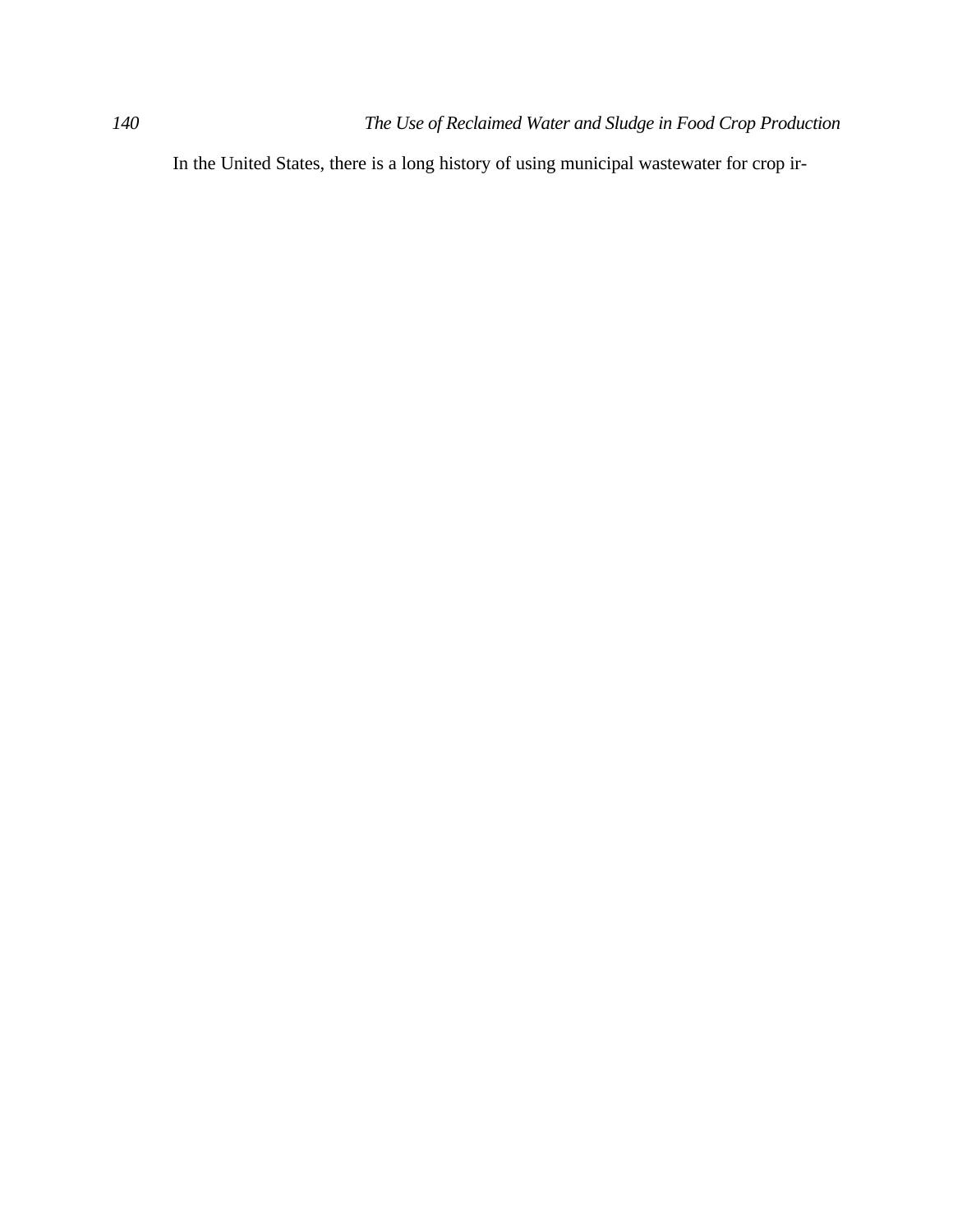| Pollutant            | <b>Most Limiting</b><br><b>Pollutant Rate</b><br>(kg/ha/yr) | Maximum Permissible Pollutant Loading Rate<br>(kg/ha/yr) |                  |                  |               |
|----------------------|-------------------------------------------------------------|----------------------------------------------------------|------------------|------------------|---------------|
|                      |                                                             |                                                          | Pathway 1        | Pathway 4        | Pathway $5^b$ |
| Aldrin/Dieldrin      | 0.03(5)                                                     |                                                          | 2.8 <sup>a</sup> | $0.2^{\text{a}}$ | 0.03          |
| Benzo(a)Pyrene       | 0.15(3)                                                     |                                                          | 23               | NA <sup>c</sup>  | NA            |
| Chlorodane           | 0.9(3)                                                      |                                                          | 34               | 360 <sup>a</sup> | 23            |
| DDT/DDD/DDE          | 1.2(12)                                                     |                                                          | 560              | 48               | 1.5           |
| Dimethylnitrosoamine | 0.02(3)                                                     |                                                          | 87               | NA               | <b>NA</b>     |
| Heptachlor           | 0.7(5)                                                      |                                                          | 990              | 110              | 0.07          |
| Hexachlorobenzene    | 0.3(5)                                                      |                                                          | 320              | 48               | 0.3           |
| Hexachlorobutadiene  | 6(3)                                                        |                                                          | 43,30            | NA.              | 6             |
| Lindane              | 0.8(3)                                                      | $\theta$                                                 |                  | 1,500            | 1.4           |
| <b>PCBs</b>          | 0.05(5)                                                     |                                                          | 2,300            | 4.3              | 0.05          |
| Toxaphene            | 0.10(5)                                                     |                                                          | 37               | 120              | 0.1           |
| Trichloroethylene    | 100(3)                                                      |                                                          | 2,800            | <b>NA</b>        | <b>NA</b>     |
|                      |                                                             |                                                          | 220,0            |                  |               |
|                      |                                                             | 00                                                       |                  |                  |               |

TABLE 7.11 Maximum Permissible Organic Pollutant Loading Rates Calculated from Food-Chain Exposure Pathways

<sup>a</sup>Values shown for the Most Limiting Pollutant Rate are obtained from EPA, 1993b in Table 5.4-5.6, pp. 5-436, of the Technical Support Document of the Part 503 Regulation. These values represent the smallest of the reference annual pollutant application rates (or "RPa" measured in kg/ha/yr) for the organic pollutant. Where an RPa was not directly available, it was derived from the reference cumulative application rates (or "RPc" measured in kg/ha, which are used in Table 7-10) by assuming a life span of the application site of 100 years. Therefore, the RPa would be 1/100th of RPc. Alternately, an RPa was derived from the reference concentration of a pollutant in sewage sludge (or "RSC" measured in µg/g) by assuming an annual sewage sludge application rate of 10 metric tons/ha. The number in parenthesis indicates the pathway from which the most limiting pollutant rate is derived.

 $b$ All values converted from concentration of pollutant in sewage sludge (mg/kg) with the assumption of sewage sludge application rate at 10 metric tons/ha/yr.

 $\Lambda$ : not applicable because (1) plant uptake is inconsequential, or (2) food exposure route to humans is extremely small compared to exposure from other sources.

SOURCE: EPA, 1993b

rigation. Although the practice has not been extensive, reclaiming municipal wastewater for crop irrigation is well-established in some parts of the country. Over the years, federal agencies have not exercised direct regulatory authority over either wastewater irrigation or other type of effluent reuse, except through provisions in the National Pollutant Discharge Elimination System permit system which regulates the discharge of treated wastewater effluents. In practice, wastewater irrigation is normally treated as a community-wide environmental sanitation and public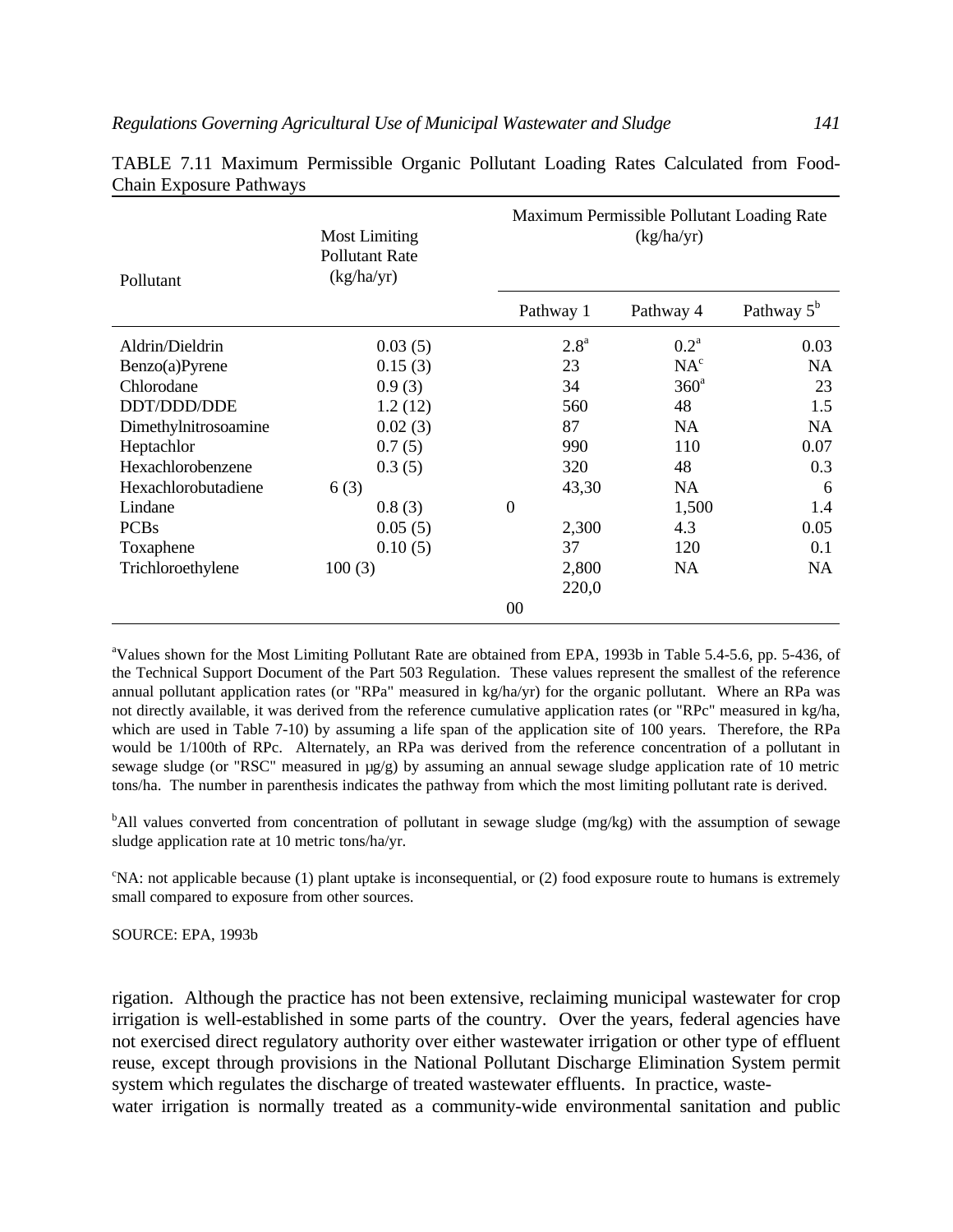work improvement project that should undergo rigorous facility planning and engineering evaluation (EPA, 1981). The technical merit, market feasibility, and public health risks of each potential project should be carefully reviewed by many agencies before it is implemented. This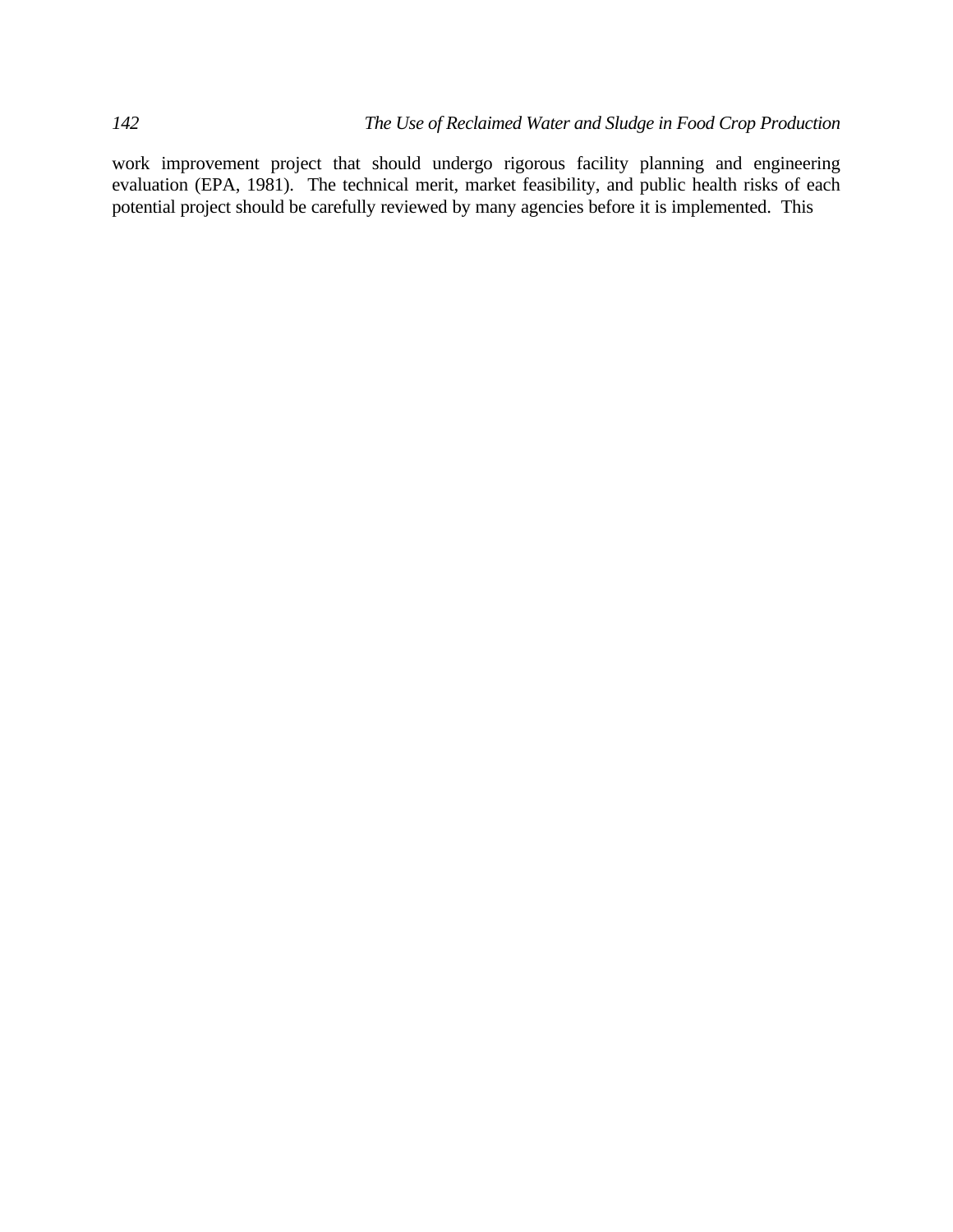| Pollutant           | Highly Exposed Individual (HEI) | Limiting Pathway<br>Number |
|---------------------|---------------------------------|----------------------------|
| Aldrin              | Eating animal fat/milk          |                            |
| Dieldrin            | Eating animal fat/milk          |                            |
| Benzo(a)Pyrene      | Sludge eaten by child           | 3                          |
| Chlordane           | Sludge eaten by child           | 3                          |
| DDT/DDD/DDE         | Eating fish                     | 12                         |
| Dimethylnitrosamine | Sludge eaten by child           | 3                          |
| Heptachlor          | Eating animal fat/milk          |                            |
| Hexachlorobenzene   | Eating animal fat/milk          |                            |
| Hexachlorobutadiene | Eating animal fat/milk          |                            |
| Lindane             | Sludge eaten by child           | 3                          |
| <b>PCBs</b>         | Eating animal fat/milk          |                            |
| Toxaphene           | Eating animal fat/milk          |                            |
| Trichlororethylene  | Sludge eaten by child           | 3                          |

| TABLE 7.12 Limiting Pathways for Organic Chemical Pollutants Evaluated in the Development |  |  |  |  |
|-------------------------------------------------------------------------------------------|--|--|--|--|
| of The Part 503 Sludge Rule                                                               |  |  |  |  |

is usually done and there have been no reported incidents in the United States of food contamination and/or water pollution caused by applying treated wastewater effluents to cropland.

The public health is protected by adequate and reliable treatment of the reclaimed water as well as site restrictions associated with the degree of treatment. In the United States, both the level of wastewater treatment and the microbiological requirements for agricultural reuse vary from state to state. By 1992, at least 19 States had set regulations or guidelines for the use of reclaimed water on food crops.

 Recently the EPA published guidelines for the reuse of wastewater in a number of applications, including use in agriculture (EPA, 1992a). Those recommended criteria that are pertinent to infectious disease transmission through agricultural application are summarized in Table 7.13. Reclaimed water applied to most food crops, particularly those that can be eaten uncooked, should be processed at least through secondary treatment followed by filtration and adequate disinfection.

# **Evolution of Regulations Governing Irrigation with Treated Municipal Wastewater**

In many respects, California has been a pioneer in reclaiming and reuse of municipal wastewater. The wastewater irrigation-related regulations in California can therefore be used as a model for examining regulatory development. The California Water Code (State of Cal-

ifornia, 1987) declares that "the people of the state have a primary interest in the development of facilities to reclaim water containing waste to supplement existing surface and underground water supplies and to assist in meeting the future water requirement of the state" (Cal. Water Code, Section 13510). The statute further declares that "the use of potable domestic water for nonpotable uses, including, but not limited to, cemeteries, golf courses, parks, highway land-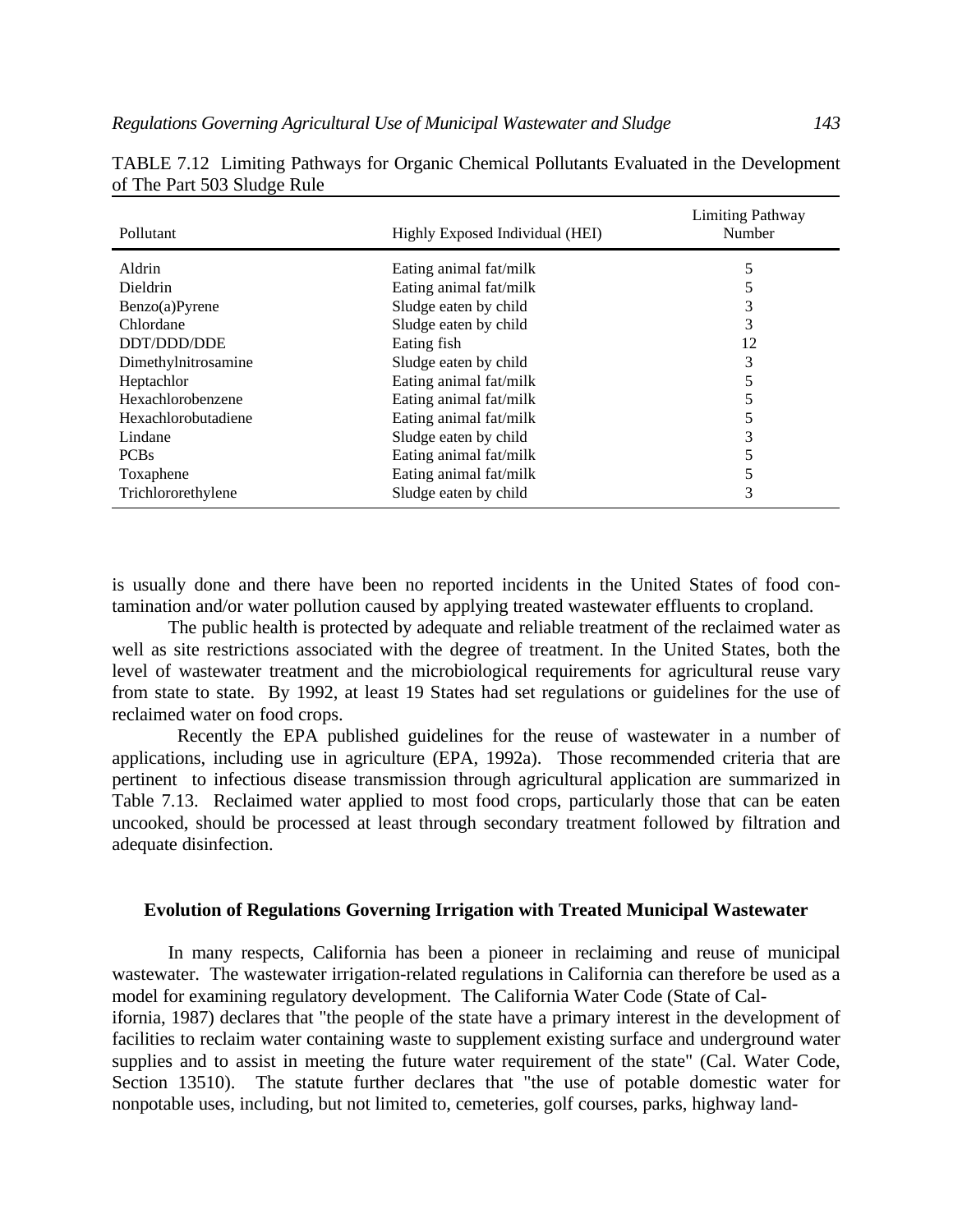| Type of reuse                                                         | <b>Treatment Required</b>               | Water quality                                                                                                                                                                   |  |  |
|-----------------------------------------------------------------------|-----------------------------------------|---------------------------------------------------------------------------------------------------------------------------------------------------------------------------------|--|--|
| Food crops not commercially<br>processed                              | Secondary<br>Filtration<br>Disinfection | $\langle 2.2 \text{ feed Coliform}/100 \text{m} \rangle$<br>$1mg/L$ Cl <sub>2</sub> residual after 30 min. contact time<br>(minimum)<br>Turbidity $\leq 2NTU$<br>$<$ 10mg/L BOD |  |  |
| Food crops commercially processed<br>including orchards and vineyards | Secondary<br>Disinfection               | $\leq$ 200 fecal coliform/100mL<br>$1mg/L$ Cl <sub>2</sub> residual after 30 min.<br>contact<br>time (minimum)<br>$<$ 30mg/L BOD<br>$<$ 30mg/L SS                               |  |  |
| Nonfood crops                                                         |                                         |                                                                                                                                                                                 |  |  |
| pasture, fodder, fiber and seed                                       | Secondary                               | $\langle 200 \text{ feed coliform}/100 \text{mL} \rangle$<br>$1mg/L$ Cl <sub>2</sub> residual after 30 min. contact time                                                        |  |  |
|                                                                       | Disinfection                            | (minimum)<br>$\leq$ 30mg/L BOD<br>$<$ 30mg/L SS                                                                                                                                 |  |  |

TABLE 7.13 Summary of EPA Guidelines for Reclaimed Water Reuse in Agriculture

scaped areas, and industrial and irrigation uses, is a waste or an unreasonable use of the water within the meaning of .... the California Constitution if reclaimed water is available....." (Cal. Water Code, Section 13550). These policy declarations culminated in a mandate that "the State Department of Health Services shall establish statewide reclamation criteria for each type of use of reclaimed water where such use involves the protection of public health" (Cal. Water Code, Section 13521). In California, wastewater reclamation and reuse is an integral part of the water resource management plan. The provisions of Reclamation Criteria of California (Department of Health Services, 1993) reflect the legislative intent. They are conducive to water reuse and are enacted to protect public health when reclaimed water is used.

Long before the statutes were official, domestic wastewater was used in crop irrigation (Ward and Ongerth, 1970). In 1910, at least 35 communities in California operated sewage farms to dispose of raw sewage or septic tank effluents. In 1918, the California Board of Health adopted regulations governing the use of sewage for irrigation purposes. It prohibited the use of raw sewage, septic tank effluents, and other similar wastewater for irrigation of vegetables that would be consumed uncooked by people. The regulation permitted the use of untreated wastewater for irrigating crops that would be cooked before consumption, provided that a 30-day or longer waiting period was observed prior to harvest. It also permitted the use of reclaimed water for fruit and nut trees and melon crops if the products did not come into direct contact with the wastewater. For the next 75 years, the regulations continued to evolve in re-sponse to new experience in wastewater use, new wastewater treatment technology, and as the demand for reclaimed wastewater rose.

In 1933, the regulation was revised to allow the use of well-oxidized, nonputrescible, and reliably disinfected or filtered effluents for irrigation of vegetable crops for raw consumption.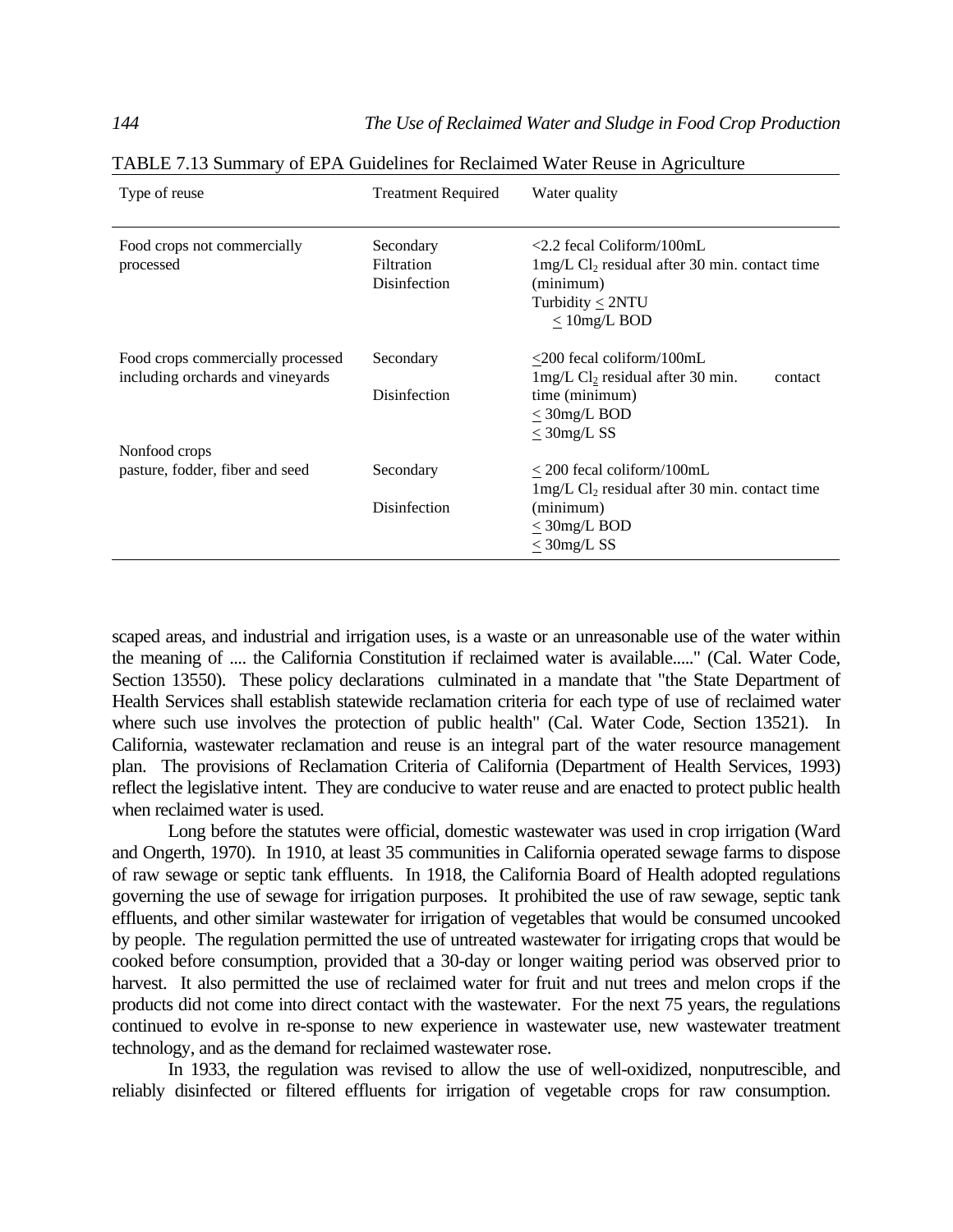Requirements were established for the finished water's coliform counts and the treatment plant operations. Subsequently, a more comprehensive regulation for the use of reclaimed water for irrigation and recreational impoundments was adopted in 1968 to accommodate the increasing population and volume of reclaimed water available for reuse. The new standards specified levels of wastewater treatment required and coliform density of finished water for various type of uses. The need to insure wastewater treatment reliability and to limit public access to the application site was documented based on the data of several field investigations. In 1975, regulatory provisions were added to guarantee wastewater treatment reliability and to limit public access to the application site. Since it inception, the Reclamation Criteria (California De-partment of Health Services, 1993) has been revised several times. However, the technical requirements for crop irrigation remained the same as written in 1975.

# **General Description of the State Regulations**

As the demand for reclaimed wastewater for crop irrigation spread across the nation, many states enacted regulations or developed guidelines to govern its use. Recently, EPA (1992a) published guidelines for water reuse including the use of reclaimed water in agriculture in the United States. The conditions for use of reclaimed water for irrigating food and nonfood crops in 18 and 35 states, respectively were summarized.

The Reclamation Criteria of California (California Department of Public Health Services, 1993) have been a model for reclaimed water regulations for many states. The primary health concerns targeted have been the risk of pathogen and chemical pollutant exposure to workers involved in irrigation projects, to residents near a wastewater irrigation site, and to consumers of food produced from wastewater-irrigated fields. Regulations have focused on infectious disease risks by establishing the following:

· the level of wastewater treatment required (primary treatment, secondary treatment, oxidized, filtered, coagulated, disinfected, etc.);

· the upper limits for selected water quality parameters to insure wastewater treat-ment reliability (maximum BOD, total suspended solids, chlorine residual, turbidity, indicator organisms concentrations permitted, and pH range, etc.), and on-line chlorine residual and turbidity;

· treatment reliability provisions;

· site management practices that prevent workers and residents from being exposed to applied water and contaminated soils at the application site (providing setback distance, limiting public and worker access, posting warning signs, cross-connection prevention, hydraulic loading rate, etc.); and

· water management practices that minimize contamination of crops (specifying method of irrigation and/or types of crops permitted, requiring waiting period for crop harvesting or animal grazing, maximum water application rate, etc.)

Regulations define the conditions necessary to minimize human exposure to pathogens. This is accomplished by specifying the degree of treatment the wastewater receives, by speci- fying time and environmental conditions to reduce pathogen survival prior to human contact, and by restricting certain food crops depending on the level of reclaimed water quality. There are usually backup technical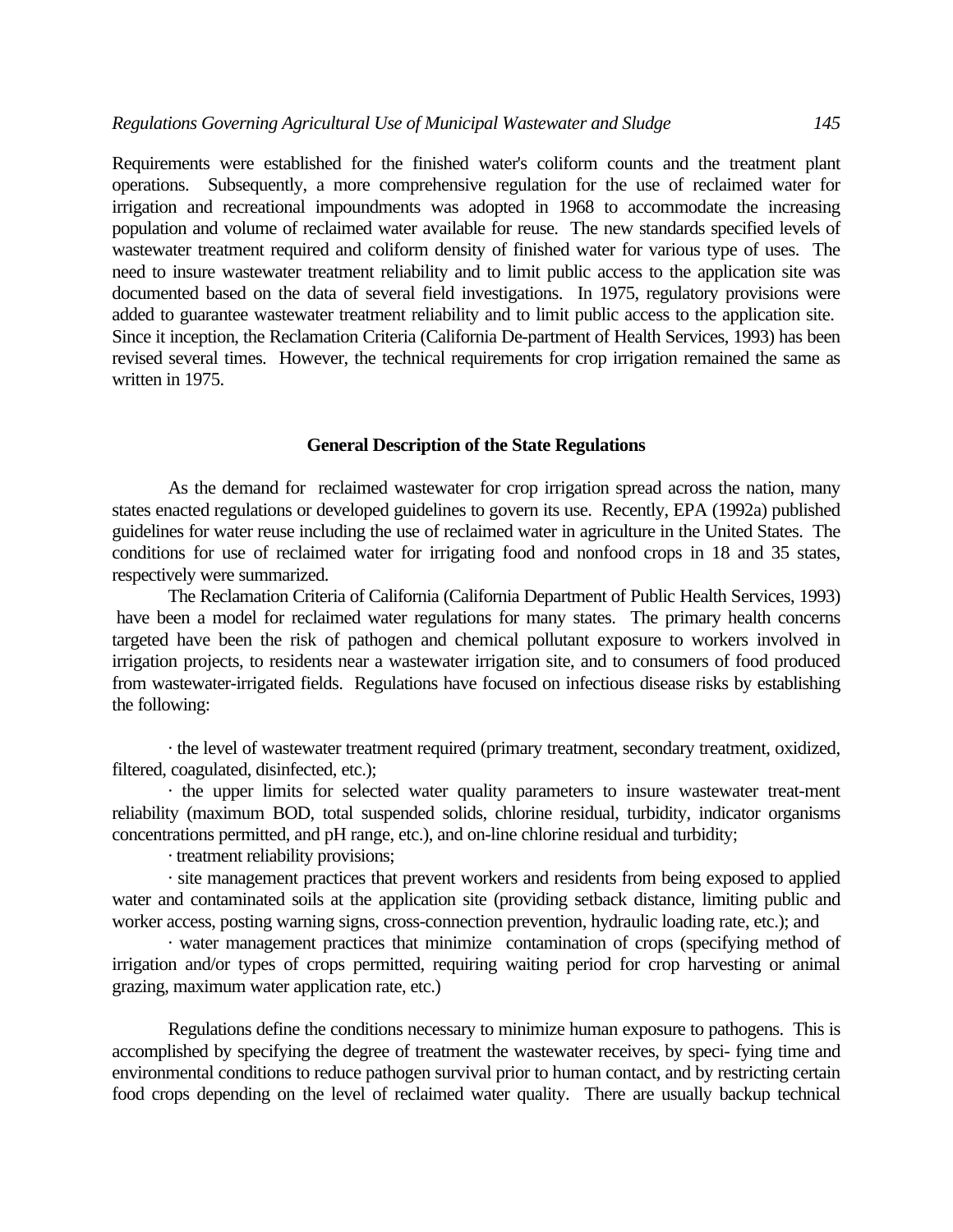requirements in these state regulations such as simultaneous specification of wastewater treatment levels to minimize presence of pathogens, provision of setback distance to prevent direct contact with pathogens, and waiting period requirement after irrigation to reduce pathogen survival.

Five of the 18 states that permit reclaimed water for irrigation of produce crops require advanced wastewater treatment (e.g., oxidation, clarification, coagulation, filtration, and dis-infection). To ensure the consistency of treatment performance, the total coliform (or fecal coliform) density of finished water is required to be less than or equal to 2.2 per 100 milliliters. Under such a circumstance, the reclaimed water is considered to be essentially free of pathogens for nonpotable reuse purposes. Other requirements such as setback distance, waiting period, and restricted site access are, in this case, not necessary.

At the other end of the spectrum, primary effluents may be permitted to irrigate food crops for processing if requirements are met to protect workers and nearby residents and to prevent water pollution. Human exposure to pathogens is controlled by factors other than pathogen density in the wastewater effluents. The deficiency in one factor may be mitigated by more stringent requirements of other factors. For example, in Utah, food crops may be irrigated by secondary effluents with total coliform density up to 2000/100 ml (30-day average), provided spray irrigation is not used. In this case, the risk of exposure to pathogens is reduced by preventing the water from coming into direct contact with the food crop.

If reclaimed water is used to irrigate nonfood crops or animal food crops, the risk of exposure to pathogens is considerably smaller than with vegetables produced for raw con-sumption by humans. Therefore, restrictions on wastewater treatment levels and operational reliability usually are more relaxed for nonfood crops than are those required for irrigating human-consumed food crops. Effluents from oxidation ponds, primary treatment, and secondary treatment are all acceptable under various circumstances. But the other requirements such as setback distance and site access usually remained the same or become more stringent for the protection of workers and nearby residents. Many states (15 of the 35 states that permitted reclaimed wastewater for nonfood crop irrigation in 1992) either: (1) ban the used of lower-quality treated wastewater on pasture, (2) require disinfection when irrigating pastures for milking animals, or  $(3)$  require an extended waiting period before animals are allowed on fields irrigated with lower-quality wastewater effluents.

So far, trace chemical contaminants in treated municipal wastewater have not been targeted by State regulations or EPA guidelines for reclaimed water because their concentrations in wastewater receiving a minimum of secondary treatment are comparable to conventional sources of irrigation water (see Chapter 4). Source control of industrial inputs, conventional secondary treatment, and advanced treatment are relied on to reduce effluent concentrations of chemical pollutants to levels that meet current irrigation water quality criteria (e.g., Wescot and Ayers, 1985) for chemicals that are potentially harmful to crop production or to ground water contamination. This assumption appears justified if industrial pretreatment programs are rigor-ously enforced by municipalities and wastewater is properly treated. In such case, it is possible to produce reclaimed wastewater that meets the highest required water quality standard for irrigation of food crops and with trace element and organic chemical concentrations that are lower than the maximum contamination levels of the National Primary Drinking Water Standard (Crook et al., 1990). If the concentrations of chemical pollutants tabulated in Table 7.14 are typical for reclaimed water, the annual pollutant inputs to the soil through reclaimed water irrigation will be small and will be balanced or out-balanced by the output through crop absorption (see Chapter 4 for details). In this manner, toxic chemicals and trace elements are not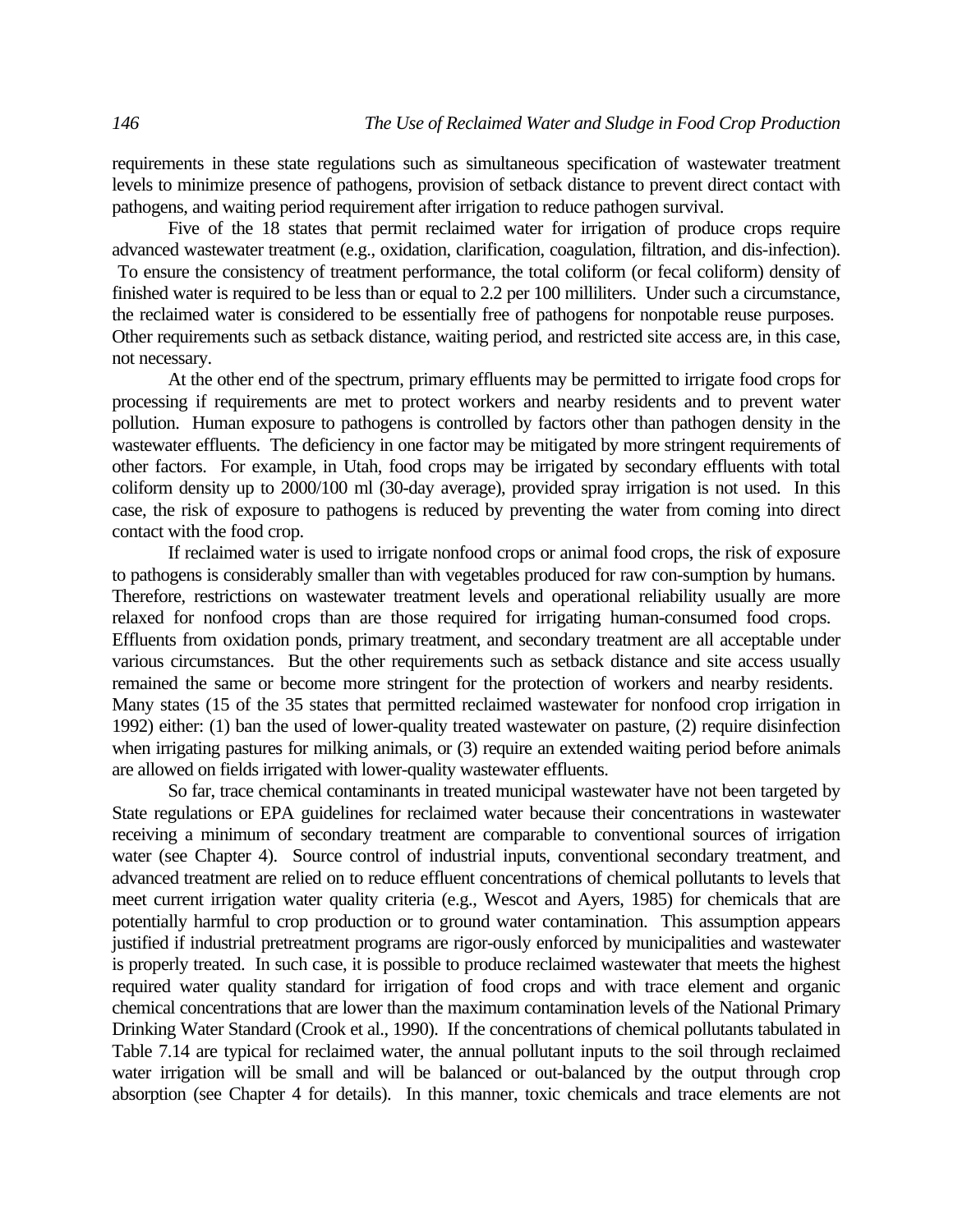expected to accumulate in soils irrigated with reclaimed water to levels that are harmful to humans.

# **Adequacy of Current Regulations for Reclaimed Water**

California's Water Code defines the Reclamation Criteria as "levels of constituents of reclaimed water, which will result in reclaimed water safe from the standpoint of public health, for the uses to be made" (Cal. Water Code, Section 13520). Early on, state regulatory agencies recognized that numerous pollutants are present in reclaimed water, and it is impractical, if not impossible, to track all of them. Besides, there is little epidemiological data to define the dose-response relationships. Defining "levels of constituents of reclaimed wastewater" suitable for various uses is difficult if the epidemiological data for quantitative dose-response evaluation are not available. As a result, regulations for reclaimed wastewater irrigation always rely on the capability of wastewater treatment and site management to accomplish the goal of public health protection.

While the public health safety record for reclaimed water irrigation has been excellent, there are little epidemiological data to support or refute the currently regulated levels (Crook, 1978; 1982). For developing countries, recent research in epidemiology indicates that the public health risks resulting from crop irrigation with treated municipal wastewater are overestimated, and that the United States guideline may be "unjustifiably restrictive, particularly with respect of bacterial pathogens" (World Health Organization, 1989).

Are current regulations for reclaimed water adequate to protect human health? The answer to this question does not lie in the regulations alone. Over the past century, the en-vironmental sanitation practice of collecting, treating, and disposing municipal wastewater has been instrumental in improving the public health. Over time, an integrated infrastructure has evolved to regulate, plan, and implement the monumental task of handling municipal wastewater day-in and day-out. This system is vertically integrated with the environmental protection and pollution control authorities at the federal level, water quality and public health authorities at the state level, and the environmental sanitation authorities at the local level. The nation is also horizontally connected across political boundaries by special service agencies that have re-sponsibilities for collecting, treating and disposing wastewater. Within the framework of this infrastructure, policies are made; funds are generated and appropriated, regulations are enacted;and physical plants are planned, built, and maintained. The common objective cutting across the entire infrastructure are to safeguard public health and to prevent environmental pollution.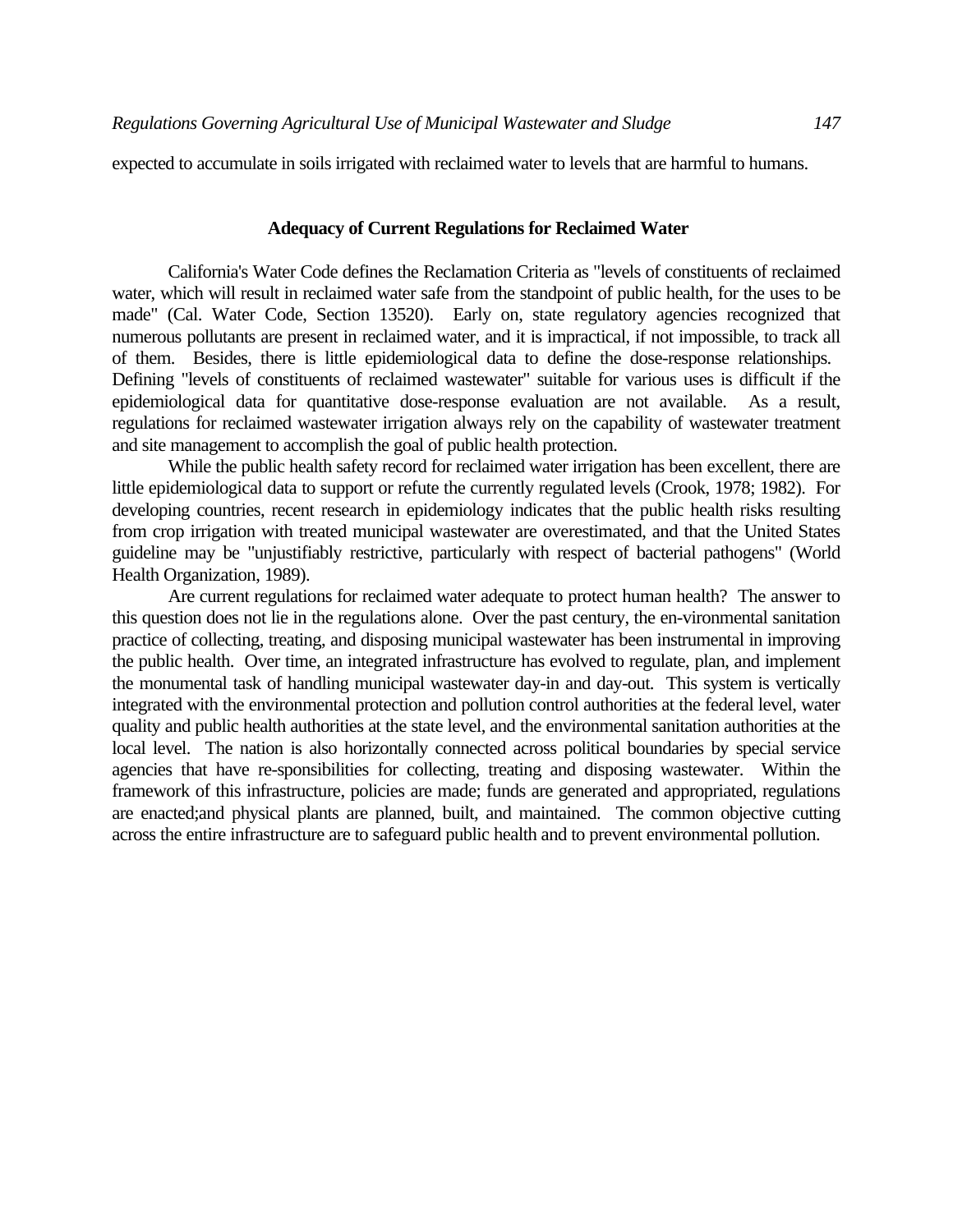| Pollutant         | Unit                               | San Jose<br>Creek | Whittier<br><b>Narrow</b> | Pomona   | $NPDWS^a$      |
|-------------------|------------------------------------|-------------------|---------------------------|----------|----------------|
|                   |                                    |                   |                           |          |                |
| Arsenic           | mg/1                               | 0.005             | 0.004                     | < 0.004  | 0.05           |
| Aluminum          | mg/1                               | < 0.06            | < 00                      | < 0.08   | 1.0            |
| <b>Barium</b>     | mg/1                               | 0.06              | 0.04                      | 0.04     | 1.0            |
| Cadmium           | mg/1                               | $ND^b$            | ND                        | ND       | 0.01           |
| Chromium          | mg/1                               | < 0.02            | < 0.03                    | < 0.03   | 0.05           |
| Lead              | mg/1                               | ND                | ND                        | < 0.05   | 0.05           |
| Manganese         | mg/1                               | < 0.02            | < 0.01                    | < 0.01   | 0.05           |
| Mercury           | mg/1                               | < 0.0003          | ND                        | < 0.0001 | 0.002          |
| Selenium          | mg/1                               | < 0.001           | 0.007                     | < 0.004  | 0.01           |
| Silver            | mg/l                               | < 0.005           | ND                        | < 0.005  | 0.05           |
| Lindane           | $\mu$ g/l                          | ND                | ND                        | ND       | $\overline{4}$ |
| Endrin            | $\mu$ g/l                          | ND                | ND                        | ND       | 0.2            |
| Toxaphene         | $\mu$ g/l                          | ND                | ND                        | ND       | 5              |
| Methoxychlor      | $\mu$ g/l                          | ND                | ND                        | ND       | 100            |
| $2,4-D$           | $\mu$ g/l                          | ND                | $\rm ND$                  | ND       | 100            |
| $2,4,5$ -D        | $\mu$ g/l                          | < 01              | ND                        | ND       | 10             |
| Turbidity         | NTU <sup>b</sup><br>(silica scale) | 1.6               | 1.6                       | 1.0      | $\overline{2}$ |
| Total<br>Coliform | No./100 ml                         | $\leq$ 1          | $\leq$ 1                  | $\leq$ 1 | 2.2            |

TABLE 7.14 Concentration of Trace Elements and Toxic Organic Chemicals in Selected Treated Effluents in California

<sup>a</sup>National Primary drinking water standards

<sup>b</sup>ND denotes the constituent was not detected in the specimen.

SOURCE: Crook et al., 1990.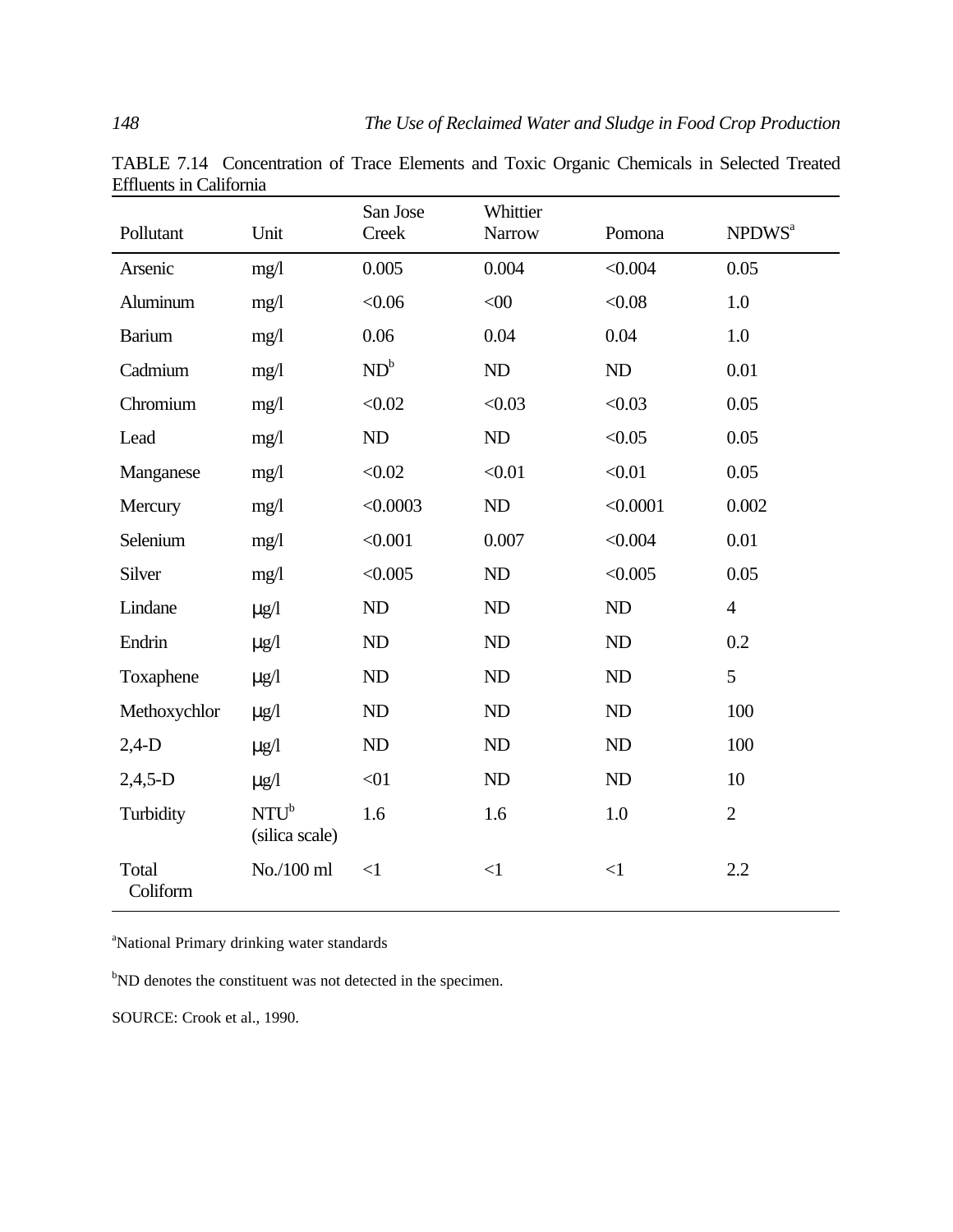The interdependency and interlinking of the components provide check-and-balance and technical redundancy to ensure that integrity will not be breached and that the well-being of the public is not threatened by pollutants and pathogens in the wastewater (see additional discussion in Chapter 8 on Other Government Regulations).

When viewed in this manner, the practice of irrigation with reclaimed water is not a monolithic event. Instead, it is merely one component of this integrated wastewater handling, treatment, and disposal infrastructure erected to protect public health and prevent environmental pollution. Whether crop irrigation can be safely administered is therefore interdependent on whether other components of the system are performing up to expectation. The current re-claimed wastewater irrigation regulations take full advantage of the advances in wastewater treatment technology to deliver water of appropriate quality. Again, the record has been a successful one.

If the integrity of the infrastructure is maintained, it is reasonable to assume that re-clamation of wastewater for food crop irrigation will continue to be practiced safely. Because of the checks and balances and technical redundancy offered by the system, the likelihood of failure is small and, if failure occurs, it is likely to be promptly detected and corrected. Although the risk from trace chemical contaminants in reclaimed water applied to food crops has not been quantified, it is likely that such use presents little additional risk since the levels of trace chemical contaminants in reclaimed water are normally within accepted guidelines that have been developed for irrigation with conventional sources of irrigation water.

#### **SUMMARY**

#### **Pathogen Regulations for Sludge**

In the United States, the Part 503 Sludge Rule is the current management strategy for the application of sludge to land. At the present state of our knowledge, this rule appears to be, with one possible exception, adequate for the protection of the public from the transmission of waste associated pathogens. The possible exception is the potential that the prescribed waiting period between the application of Class B sludge and animal grazing may not be adequate to prevent the transmission of tapeworm to grazing cattle.

# **Toxic Chemicals Regulations for Sludge**

The Part 503 Sludge Rule was developed with the intent to encourage beneficial use of sewage sludge. Using risk-assessment-based calculations, the regulation specifies numerical limits for chemical pollutant loading rates within which the sewage sludge may be safely applied on cropland. The regulation has a sound conceptual basis for protecting public health and encouraging beneficial use of sewage sludge.

In terms of trace elements, sewage sludge that is applied according to the pollutant loading rates specified in Part 503 should not affect the safety of the nation's food supply. The pollutant loading rates are set by the maximum permissible loading rates of nonfood-chain pathways, which are 6 to 1,700 times smaller than the maximum permissible pollutant rates ac-cording to food-chain related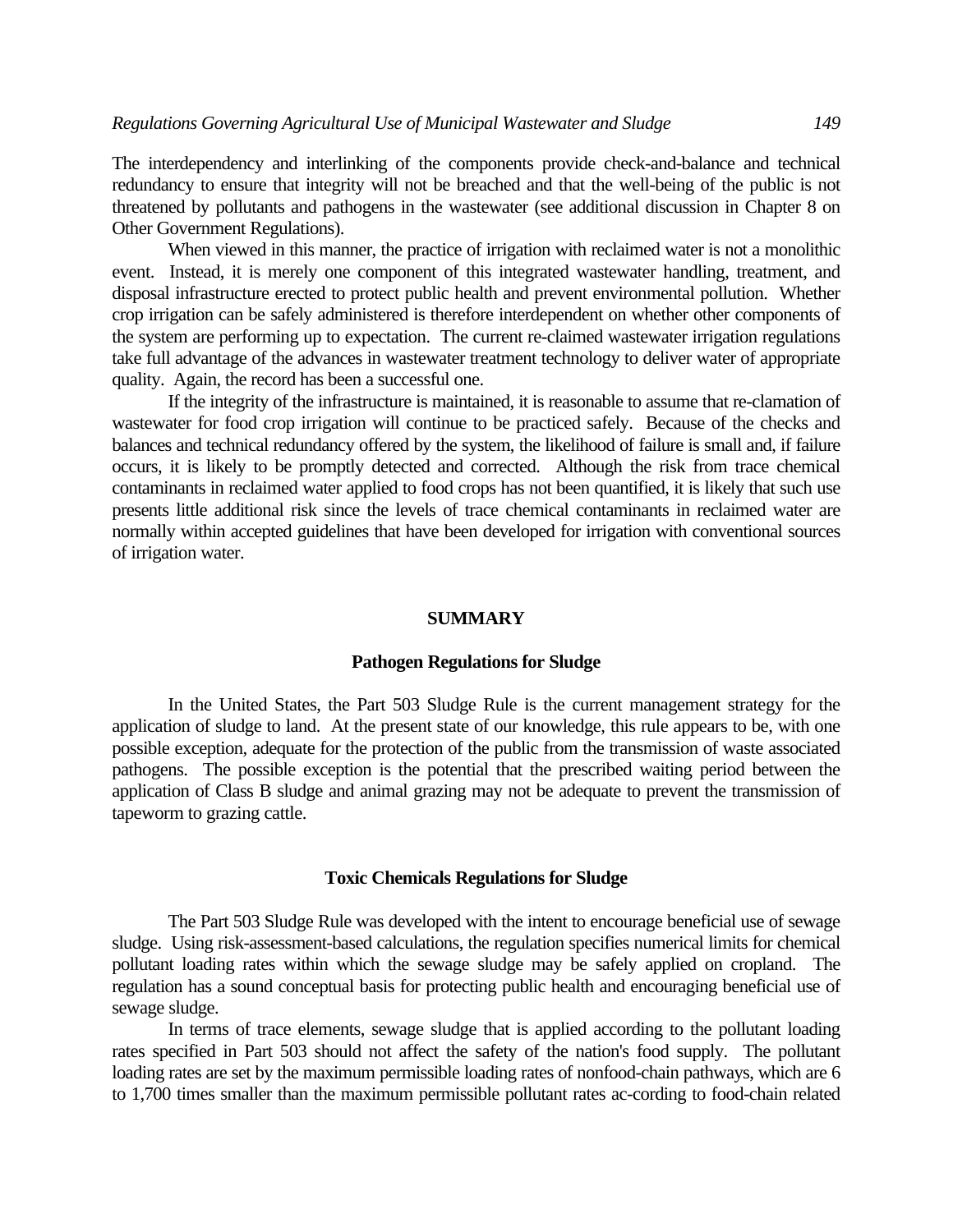exposure pathways.

No organics are currently regulated by Part 503. Most toxic organic compounds found in municipal sewage sludges exist at concentrations well below those considered to pose a risk to human health or the environment. However, benzo(a)pyrene, hexachlorobenzene, and Nnitrosodimethylamine, detected in less than 5 percent of the sludge samples analyzed in the NSSS, occurred at concentrations above the 99th percentile ceiling concentration used by EPA in setting an acceptable risk. Total PCBs may be of concern because they occurred at a higher frequency of detection (19 percent), but only a small fraction is expected to exceed risk-based limits. Some of the sample preparation and analytical methods used in the NSSS for measuring concentration of toxic organic compounds in sludge were not sufficiently sensitive to show whether or not toxic organic compounds were present sludges at levels that would pose a threat to human and animal health. Therefore, a second survey should be conducted with better sampling methods to determine concentrations of toxic organic compounds, and those which exceed risk-based limits should be regulated.

Sludges allowed for marketing and distribution to the public have the potential to cause maximum permissible pollutant limits to be exceeded. While not a food safety issue, this has the potential to undermine the intent of Part 503.

# **Regulations for Effluent Irrigation**

State regulations governing reclaimed wastewater for crop irrigation rely on wastewater treatment and site management to (1) minimize the presence of pathogens, (2) prevent workers, residents, and consumers from direct contact with wastewater or wastewater-contaminated soils and crops, and (3) minimize the opportunity for pathogen survival after water application. They do not address trace chemical contaminants. The requirements stipulated in these regulations, such as type of wastewater treatment, set-back distance, waiting period, coliform density of finished water, etc., vary considerably. The variation is caused by the many factors that control the risk of exposure. The deficiency in one factor is often offset by more stringent requirements for other factors.

The current requirements of reclaimed wastewater for crop irrigation were not derived by riskbased analysis and are not supported or refuted by actual epidemiological data. They are based on experience in wastewater treatment and reclaimed wastewater crop irrigation operations. The checks and balances and technical redundancies provided by today's wastewater treatment infrastructure seem to provide an ample margin of safety.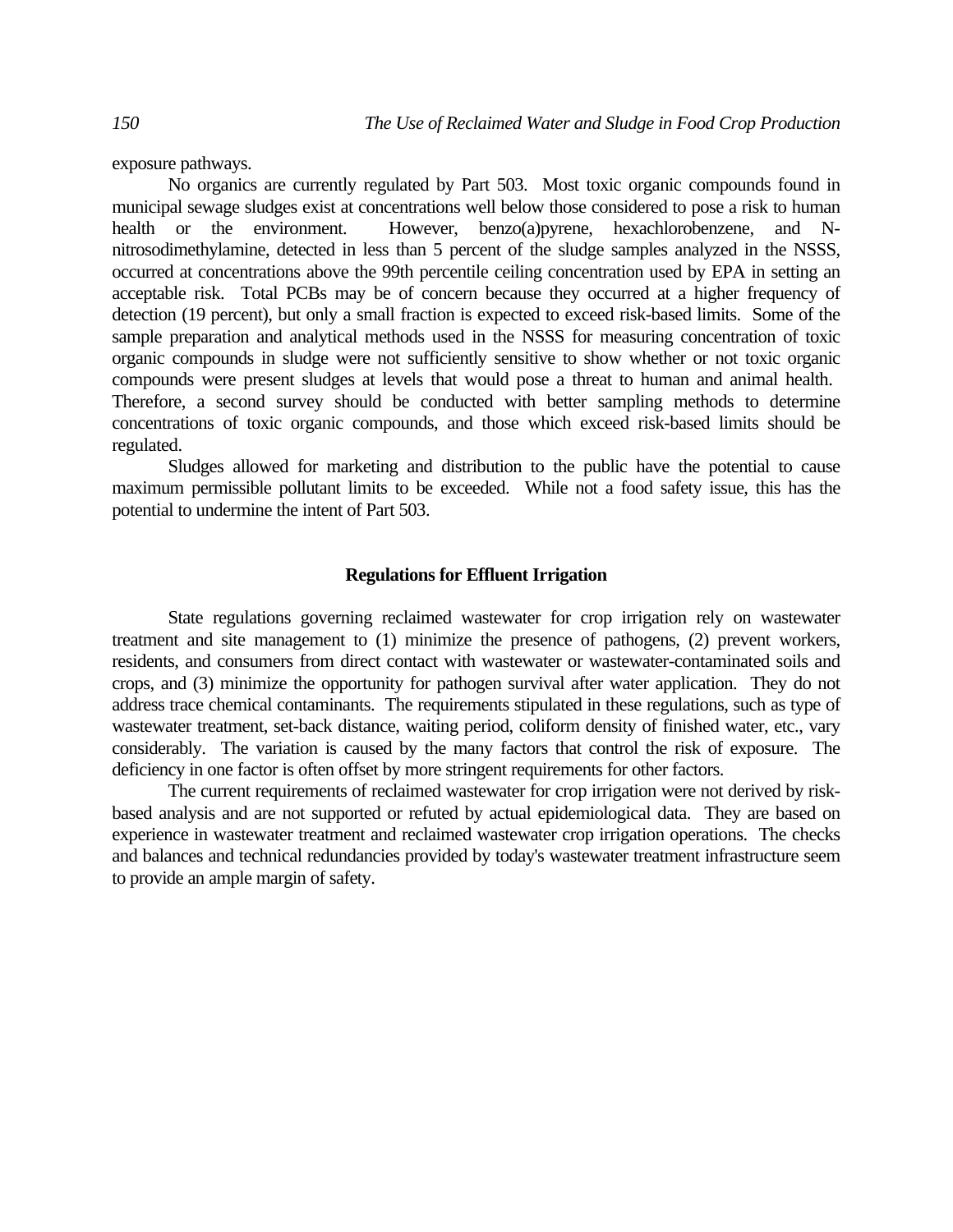# **REFERENCES**

- California Department of Health Services. 1993. Proposed Regulation. California Code of Regulations, Title 22, Division 4, Chapter 3. Office of Drinking Water. Berkeley: Cal-ifornia Department of Health Services.
- California Water Code. 1994. Porter-Cologne Water Quality Control Act. California Water Code, Division 7. Compiled by the State Water Resources Control Board, Sacramento, California.
- Chaney, R. L. and J. A. Ryan. 1992. Regulating Residual Management Practices. Water Environ. & Technol. 4(4):36-41.
- Chang, A. C., A. L. Page, and T. Asano. 1993. Developing Human Health-Related Chemical Guidelines for Reclaimed Wastewater and Sewage sludge Applications. Community Water Supply and Sanitation Unit, Division of Environmental Health. Geneva, Switzerland: World Health Organization 113pp.
- Cooper, R. C. and J. L. Riggs. 1994. Status of pathogen analytical techniques applicable to biosolids analysis. P. 13 in The Management of Water And Wastewater Solids for The 21st. Century— Proceedings of WEF Specialty Conference, June, 1994. Water Environment Federation, Alexandria, Vir.
- Crook, J. 1978. Health aspects of water reuse in California. J. Environ. Div. ASCE 104(EE4):601- 610
- Crook, J. 1982. Wastewater reuse in California—regulations and rationale. Pp. 263-281 in Individual Onsite Wastewater Systems. L. Waldworf and J. L. Evans, eds. Proceedings, the Eighth National Conference, National Sanitation Foundation, Ann Arbor, Michigan.
- Crook, J., T. Asano, and M. Nellor. 1990. Groundwater recharge with reclaimed water in California. Water Environ. Technol. 2:42-49.
- EPA. 1981. Process design manual for land application of municipal wastewater. EPA 625/1-81-013. Cincinnati, Ohio: U.S. Environmental Protection Agency, Center for Environ-mental Research Information.
- EPA. 1990. National Sewage Sludge Survey: Availability of information and data, and anticipated impacts on proposed regulations. Proposal Rule 40CFR Part 503. Federal Register 55:47210- 47283.
- EPA. 1992a. Manual Guidelines for Water Reuse. EPA/625/R-92/004. Washington, D.C.: U.S. Environmental Protection Agency. 245pp.
- EPA. 1992b. Statistical Support Documentation for the 40 CFR, Part 503 Final Standards for the Use and Disposal of Sewage Sludge, Final Report November 11, 1992. Vols. I and II. U.S. Environmental Protection Agency, Office of Science and Technology Engineering and Analysis. Washington, D.C.: U.S. Environmental Protection Agency.
- EPA. 1993a. Standards for the Use And Disposal of Sewage Sludge; Final Rules, 40 CFR Parts 257,403,and 503. Federal Register 58(32):9248-9415. February 19, 1993.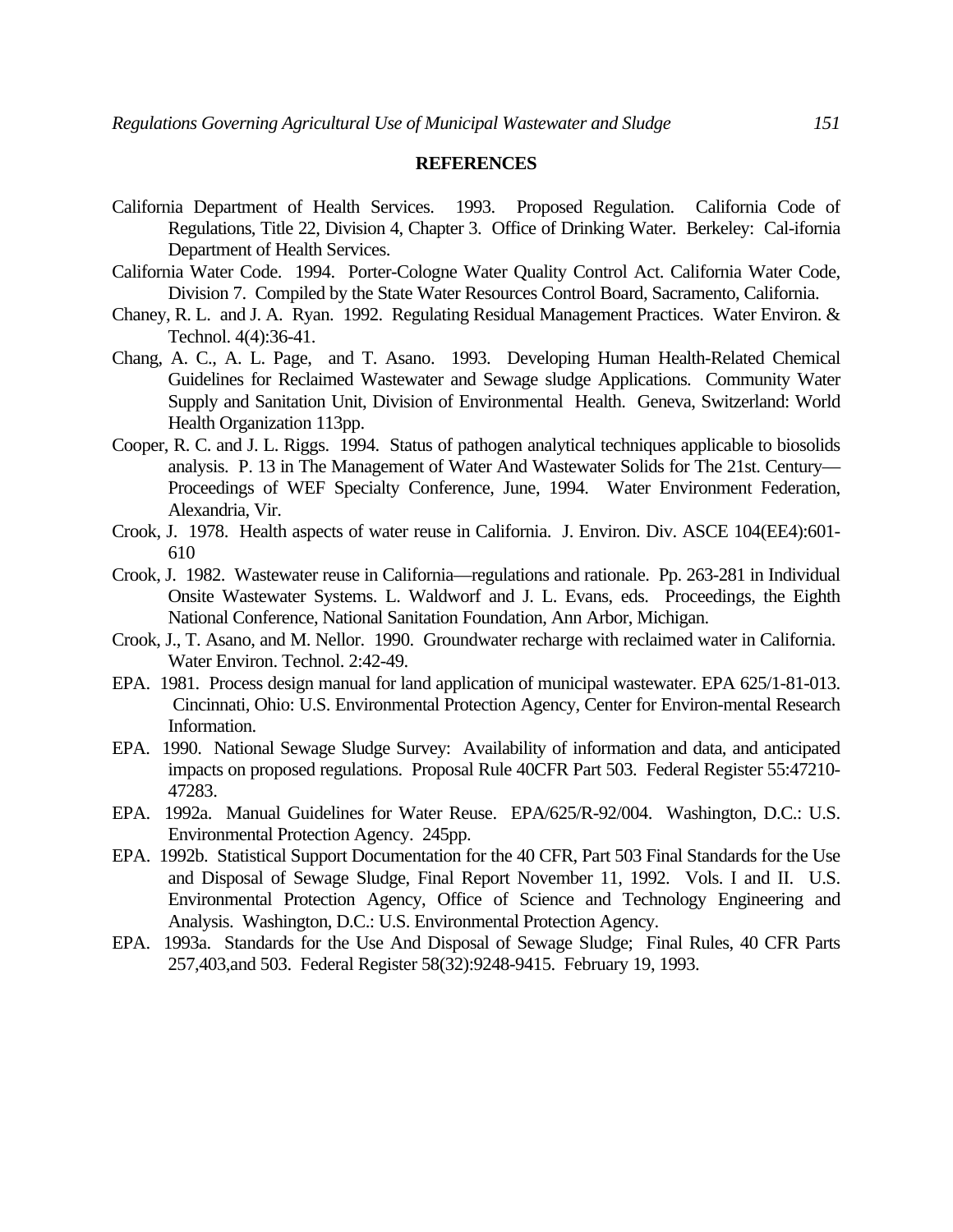- EPA. 1993b. Technical Support Documents for 40 CFR Part 503. Land Application of Sewage Sludge, Vol. IPB93-11075; Land Application of Sewage Sludge, Vol. II PB93-110583, Appendices A-L; Pathogen and Vector Attraction Reduction in Sewage Sludge PB93-110609; Human Health Risk Assessment for Use and Disposal of Sewage Sludge, Benefits of Regulation PB93-111540; The Regulatory Impact Analysis PB93-110625. Springfield, Virginia: National Technical Information Service.
- Federal Register. 1989. 54:5746. February 6.
- Feachem, R. G., D. J. Bradley, H. Garelick, and D. D. Mara. 1983. Sanitation and Disease. New York: John Wiley and Sons. 501pp.
- Isole, B., N. C. Kyvsgaard, P. Nansen, and S. A. Henriksen. 1991. A Study On The Survival Of *Taenia sargenata* Eggs In Soil In Denmark. Acta. Vet. Scand. 31(2):153.
- McGrath, S. P., A. C. Chang, A. L. Page, and E. Witter. 1994. Land application of sewage sludge: scientific perspectives of heavy metal loading limits in Europe and the United States. Environ. Rev. 2(1):108-118.
- National Research Council. 1983. Risk Assessment and Management: Framework for Decision Making. Washington, D.C.: National Research Council.
- Ward, P. C. and H. J. Ongerth. 1970. Reclaimed wastewater quality, the public health view- point. Pp 31-36 in Proceedings of Wastewater Reclamation and Reuse Workshop, Berkeley, CA June 25-27, 1970. University of California, Sanitary Engineering Research Laboratory and Sanitary Engineering Graduate Programs at Berkeley, Davis, and Irvine.
- Wescot, D. W. and R. S. Ayers. 1985. Irrigation water quality criteria in Irrigation with Reclaimed Municipal Wastewater. A Guidance Manual, G. Pettygrove and T. Asano, eds. Chelsea, Mich.: Lewis Publishers.
- World Health Organization. 1989. Health Guidelines for the Use of Wastewater in Agriculture and Aquaculture. Final report submitted to Community and Water Supply Sanitation Unit. Washington, D.C.: World Health Organization.
- Yanko, W. A. 1988. Occurrence of pathogens in distribution and marketing municipal sludges EPA/600/1-78/014. Washington, D.C., U.S. Environmental Protection Agency, Office of Water.
- Yanko, W. A., A. S. Walker, J. L. Jackson, L. L. Libao, and A. L. Garcia. 1995. Enumerating *Salmonella* in biosolids for compliance with pathogen regulations. Waster Environ. Res. (67)3:364.